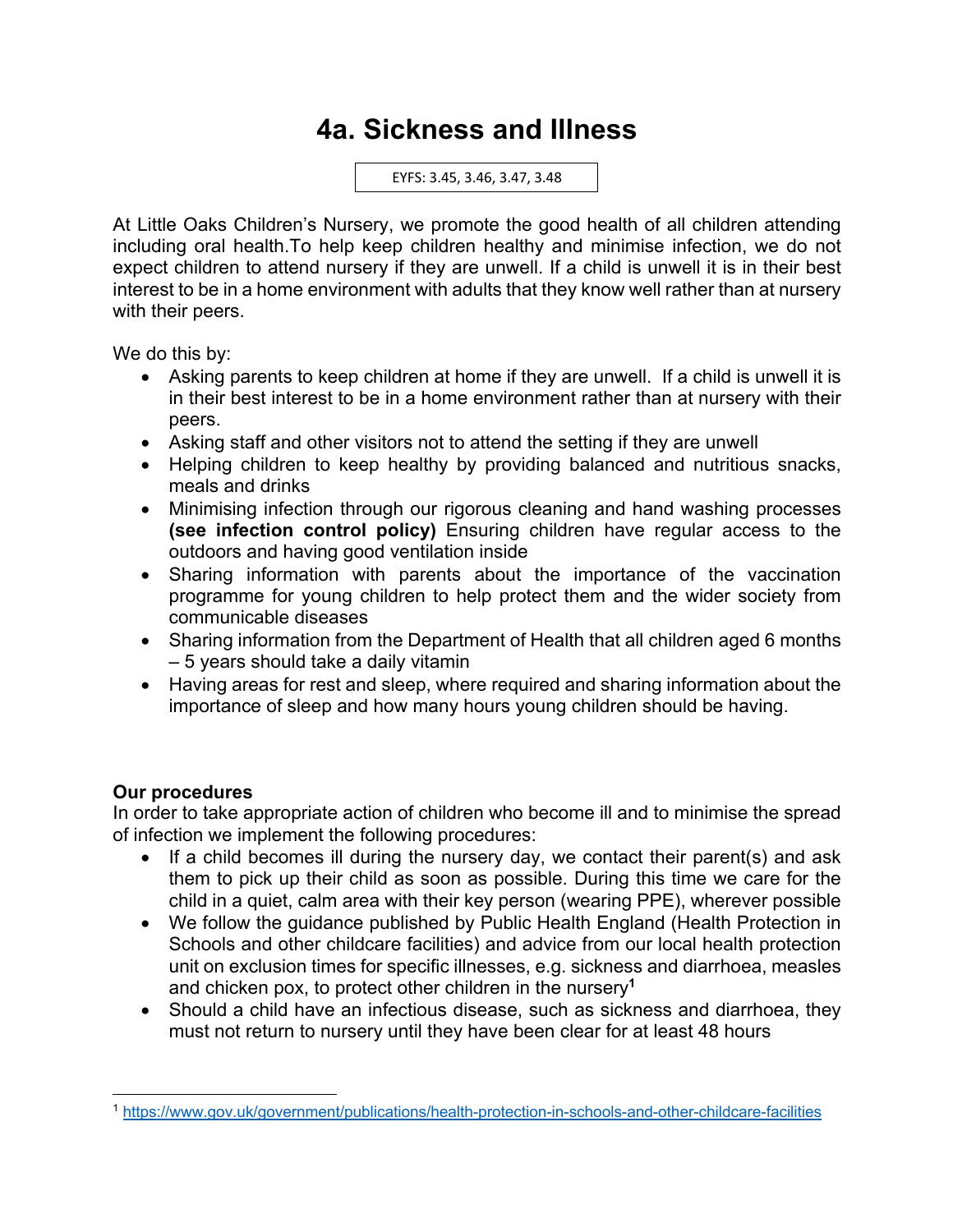- We inform all parents if there is a contagious infection identified in the nursery, to enable them to spot the early signs of this illness. We thoroughly clean and sterilise all equipment and resources that may have come into contact with a contagious child to reduce the spread of infection
- We notify Ofsted as soon as is reasonably practical, but in any event within 14 days of the incident of any food poisoning affecting two or more children cared for on the premises.
- We ask parents to keep children on antibiotics at home for the first 48 hours of the course (unless this is part of an ongoing care plan to treat individual medical conditions e.g. asthma and the child is not unwell) This is because it is important that children are not subjected to the rigours of the nursery day, which requires socialising with other children and being part of a group setting, when they have first become ill and require a course of antibiotics
- We have the right to refuse admission to a child who is unwell. This decision will be taken by the manager on duty and is non-negotiable
- We make information/posters about head lice readily available and all parents are requested to regularly check their children's hair. If a parent finds that their child has head lice we would be grateful if they could inform the nursery so that other parents can be alerted to check their child's hair.

# **Meningitis procedure**

If a parent informs the nursery that their child has meningitis, the nursery manager will contact Public Health England for further advice and guidance. Public Health England will give guidance and support in each individual case. If parents do not inform the nursery, we will be contacted directly by Public Health England and the appropriate support will be given. We will follow all guidance given and notify any of the appropriate authorities including Ofsted if necessary.

# **Transporting children to hospital procedure**

The nursery manager/staff member must:

- Call for an ambulance immediately if the sickness is severe. DO NOT attempt to transport the sick child in your own vehicle
- Whilst waiting for the ambulance, contact the parent(s) and arrange to meet them at the hospital
- Redeploy staff if necessary to ensure there is adequate staff deployment to care for the remaining children. This may mean temporarily grouping the children together
- Arrange for the most appropriate member of staff to accompany the child taking with them any relevant information such as registration forms, relevant medication sheets, medication and the child's comforter
- Inform a member of the management team immediately
- Remain calm at all times. Children who witness an incident may well be affected by it and may need lots of cuddles and reassurance. Staff may also require additional support following the accident.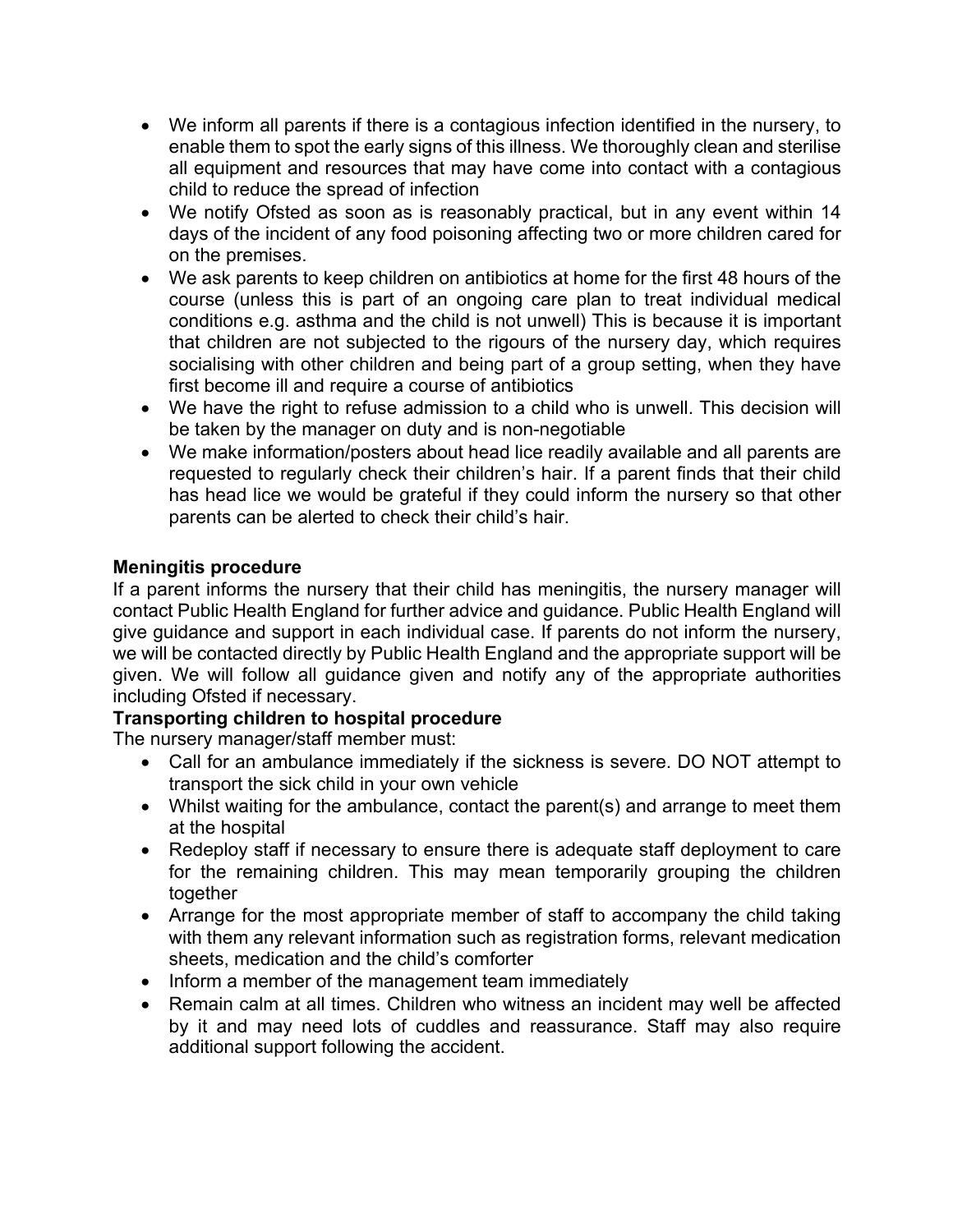The exclusion periods given below come from: Public Health England's Document: Guidance on Managing Specific Infectious Diseases. Published: September 2017 Updated: March 2019

This publication is available at https://www.gov.uk/government/publications/healthprotection-in-schools-and-other-childcare-facilities/chapter-9-managing-specificinfectious-diseases

# **Athlete's Foot**

Athlete's foot is a skin infection caused by a fungus which can also cause ringworm.

# **Symptoms**

The person will have scaling or cracking of the skin, especially between the toes, or blisters containing fluid; it can be very itchy.

#### **Spread**

It is generally spread by prolonged direct or indirect contact with skin lesions on infected people or contaminated floors, shower stalls and other articles used by infected people. **Exclusion**

No exclusion is necessary.

# **Do's**

Advise the case to visit their GP for advice and treatment.

Take care to dry between the toes after bathing. Use a fungicidal dusting powder on the feet, between the toes and in the socks and shoes.

Wear shoes that allow feet to breathe and change frequently.

Cover the affected foot with a rubber sock when going swimming.

# **Don'ts**

Do not share towels, bath mats or footwear when infected.

# **Chicken pox (shingles)**

Chickenpox is highly infectious and is spread by respiratory secretions or by direct contact with fluid from blisters. Shingles is spread by direct contact with fluid from blisters. It cannot produce shingles in another person but the virus can spread to those who never had chickenpox from fluid in the blisters of a case.

# **Symptoms**

Chickenpox has a sudden onset with fever, runny nose, cough and a generalised rash. The rash starts with blisters which then scab over. Several 'crops' of blisters occur so that at any one time there will be scabs in various stages of development.

The rash tends to be more noticeable on the trunk than on exposed parts of the body and may also appear inside the mouth and on the scalp. Some infections can be mild or without symptoms.

Shingles presents as a blistering rash in the area supplied by the affected nerve. Usually only one side of the body is affected and there is severe pain in the affected area. Most people recover fully without developing serious complications. There is often altered sensation before the rash appears, accompanied by 'flu like' symptoms.

# **Spread**

Chickenpox is highly infectious and is spread by respiratory secretions or by direct contact with fluid from blisters.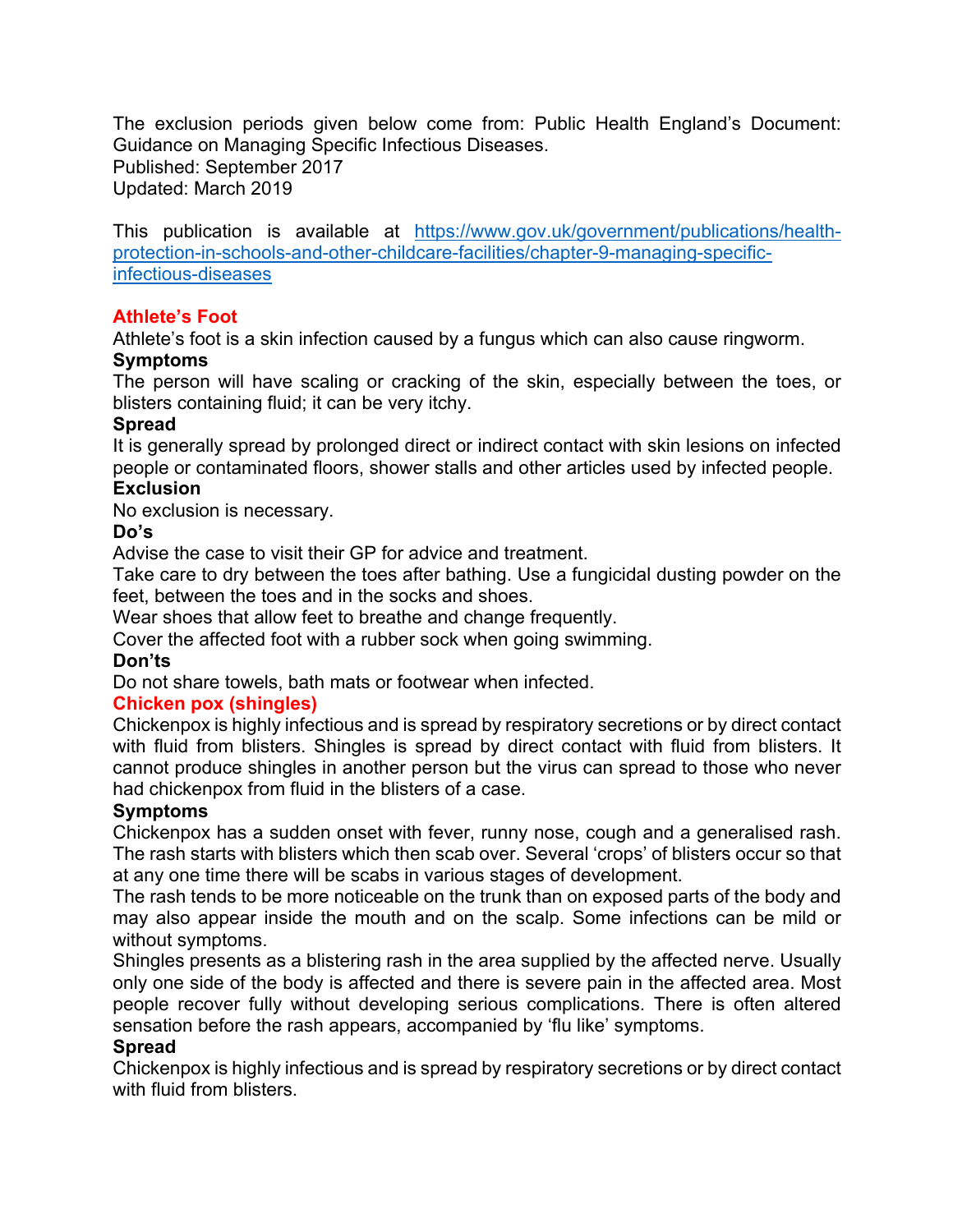Shingles is spread by direct contact with fluid from blisters. It cannot produce shingles in another person but the virus can spread to those who never had chickenpox from fluid in the blisters of a case.

# **Exclusion**

Cases of chickenpox are generally infectious from 2 days before the rash appears to 5 days after the onset of rash.

Although the usual exclusion period is 5 days, all lesions should be crusted over before children return to nursery or school.

A person with shingles is infectious to those who have not had chickenpox and should be excluded from school if the rash is weeping and cannot be covered or until the rash is dry and crusted over.

# **Do's**

Send the child home and advise parents to consult their GP.

In cases of shingles, decision to exclude child will vary for each case of shingles and will be dependent on whether the rash is weeping and whether the rash can be covered.

# **Don'ts**

Don't allow the child back to school until at least 5 days after the appearance of the chickenpox rash (blisters) and all the lesions have crusted over.

# **Cold sores**

Cold sores are caused by a virus called herpes simplex and usually appear on lips and around nostrils but can spread more widely over the face. It is estimated that 50 to 90% of the population are carriers of the virus but they do not all suffer from cold sores.

It is usually a mild self-limiting disease. Most people who already suffer from cold sores will have been infected very early in life.

#### **Symptoms**

First signs are tingling, burning or itching in the area where it is going to appear. This phase may last for as little as 24 hours. There is reddening and swelling of the infected area resulting in a fluid filled blister, or sometimes a group of them, which can be very painful and uncomfortable. They break down to form ulcers, which weep and crack. They then dry up and crust over.

The virus can be reactivated by various trigger factors such as stress or sunlight.

# **Spread**

The virus is spread by direct contact.

# **Exclusion**

None needed.

# **Do's**

Advise the case (and their carers) to avoid spread by not touching the cold sore or breaking or picking the blisters.

Avoid kissing people, especially children when they have a blister and not to share things like cups, towels and facecloths.

# **Don'ts**

Cases should not touch their eyes and adults should take extra care when applying or removing make-up.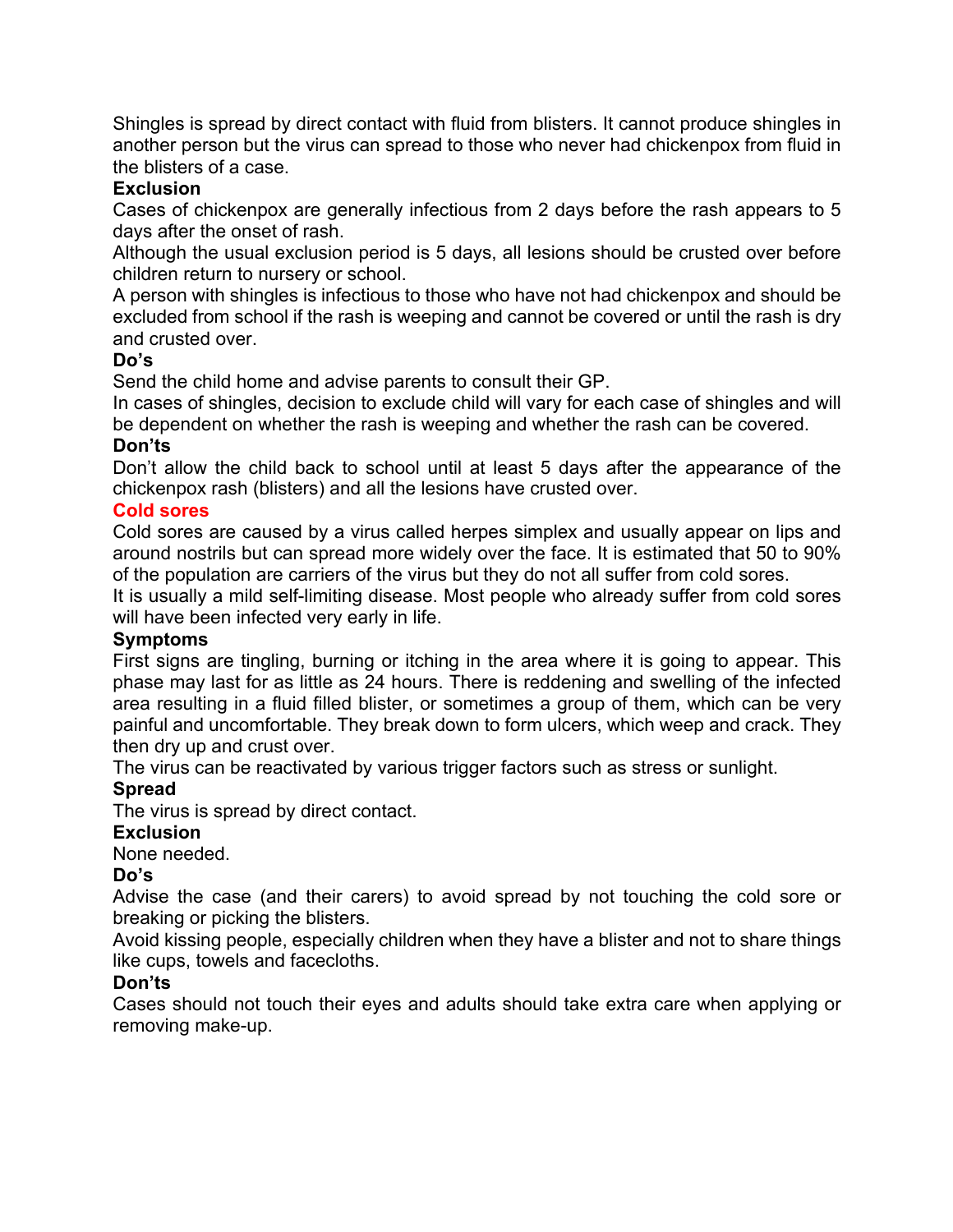# **Conjunctivitis**

Conjunctivitis is an inflammation of the outer lining of the eye and eyelid causing an itchy red eye with a sticky or watery discharge. It can be caused by bacteria or viruses or due to an allergy.

Conjunctivitis can be caused by a bacteria or a virus and is treated with eye drops. Spread is by direct or indirect contact with discharge from the eyes. Prompt treatment and good hand washing helps to prevent spread especially after contact with infectious secretions.

#### **Symptoms**

The eye(s) becomes reddened and swollen and there may be a sticky yellow or green discharge. Eyes usually feel itchy and 'gritty'. Topical ointment can be obtained from the doctor or pharmacy to treat the infection.

#### **Spread**

Conjunctivitis can be spread by contact with discharge from the eye which gets onto the hands or towel when the child rubs their eyes.

#### **Exclusion**

None needed.

#### **Do's**

Advise parents to seek advice.

Encourage children not to rub their eyes and to wash their hand frequently.

Contact your local Health Protection Team if an outbreak or cluster occurs.

#### **Food poisoning**

Food poisoning is a general term for gastrointestinal infections caused by consuming contaminated food or drink. Person to person spread of these infections is unusual.

#### **Symptoms**

Symptoms of food poisoning usually begin within 1 to 2 days of eating contaminated food, although they may start at any point between a few hours and several weeks later. The main symptoms include feeling sick (nausea), vomiting, diarrhoea, stomach cramps and fever.

#### **Spread**

Infection can be caused by a variety of bacteria, viruses or parasites; most commonly reported are Salmonella and Campylobacter. They can cause sudden large outbreaks of diarrhoea if a large number of people eat the same contaminated food.

#### **Exclusion**

Children and adults with diarrhoea should be excluded until 48 hours after the diarrhoea and vomiting has stopped and they are well enough to return.

For some infections, longer periods of exclusion from school are required and there may be a need to obtain microbiological clearance. For these groups your local Health Protection Team will advise. All outbreaks of food poisoning need to be investigated in order to identify their cause.

#### **Do's**

Exclude the pupil or staff member until 48 hours after the symptoms have stopped.

Inform your local Health Protection Team if 2 or more cases with similar symptoms are reported to you.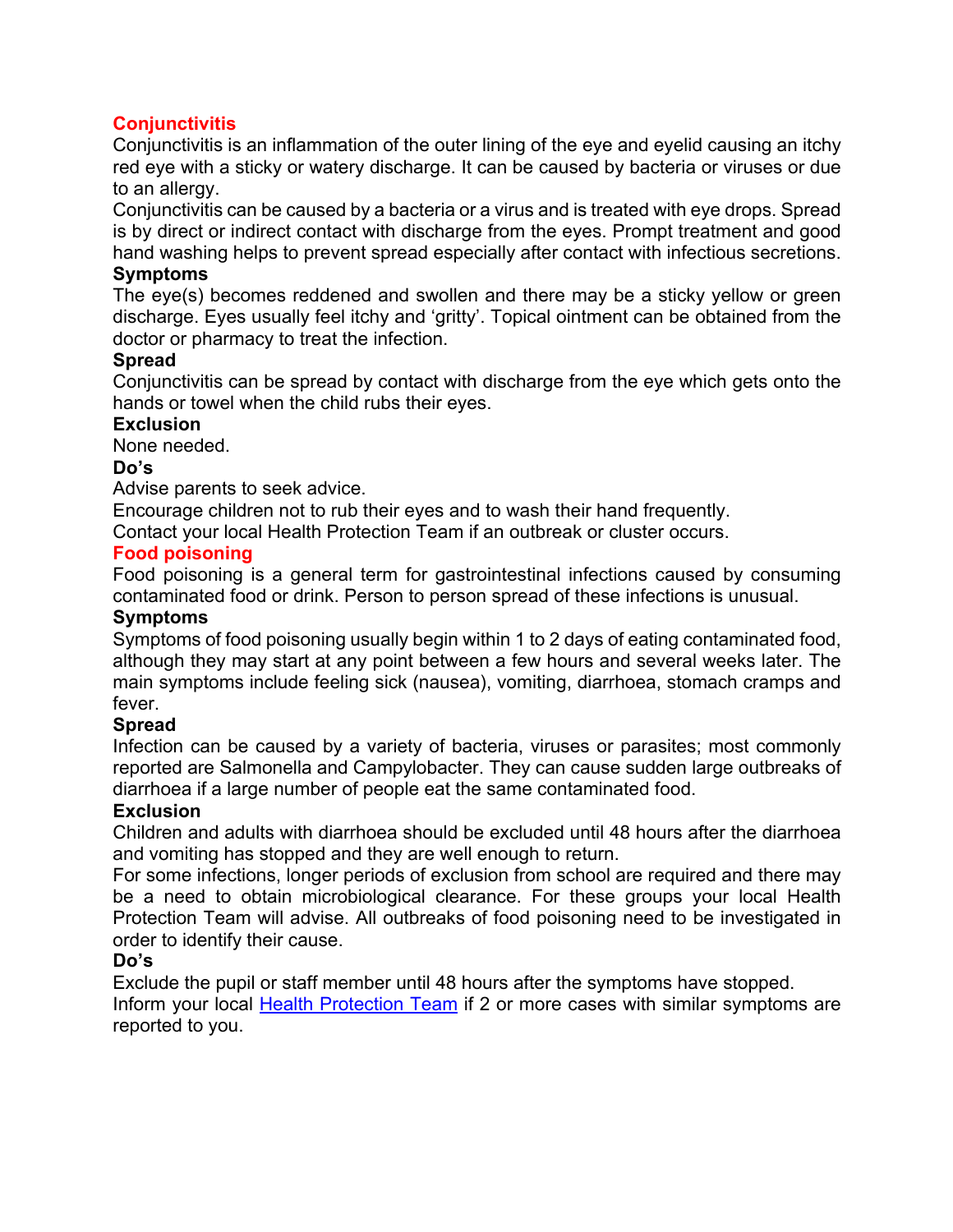# **Giardia**

This parasitic disease is spread from those with the infection to others by the faecal-oral route. It may also be spread by drinking water contaminated with faeces. Infection with giardia may not cause any symptoms. The incubation period is between 5 and 25 days. When symptoms do occur, they may include abdominal pain, bloating, fatigue and pale, loose stools. Cases need to be treated with antibiotics.

## **Exclusion**

Cases should be excluded until 48 hours after symptoms have stopped.

#### **Do's**

Exclude the pupil or staff member until 48 hours after the symptoms have stopped. Inform your local Health Protection Team if 2 or more cases with similar symptoms are reported to you.

#### **Salmonella**

Salmonella is a caused by eating contaminated food, particularly poultry or eggs. It can also be spread directly from person to person by the faecal-oral route. Symptoms include diarrhoea, headache, fever and sometimes vomiting. Infection can be more serious in the very young and very old. The incubation period can be from as little as 6 hours up to 72 hours (most commonly 12 to 36 hours).

# **Exclusion**

Cases should be excluded until 48 hours after symptoms have stopped.

# **Do's**

Exclude the pupil or staff member until 48 hours after the symptoms have stopped.

Inform your local Health Protection Team if 2 or more cases with similar symptoms are reported to you.

# **Typhoid and Paratyphoid fever**

These are less common but serious illnesses. They are spread by consuming food or water contaminated by the faeces or urine of someone with the illness or someone without symptoms who may be excreting the organism. These infections are most commonly acquired abroad.

Symptoms of typhoid fever are tiredness, fever and constipation, whereas those of paratyphoid fever are fever, diarrhoea and vomiting. The severity of the illness and length of the incubation period (typhoid 1 to 3 weeks, paratyphoid 1 to 10 days), are related to the number of infecting organisms ingested.

# **Exclusion**

Environmental health officers or your local Health Protection Team will advise.

# **Do's**

Encourage staff and children to always practice good personal hygiene.

Encourage staff and children to wash their hands especially after using the toilet and before eating or preparing food. Young children may need supervision to ensure that adequate hand washing takes place

Always ensure high standards of environmental cleaning (especially frequently touched areas, like flush handles, toilet seats, taps, toilet door handles). Please refer to the infection control section on cleaning.

Use liquid soap and disposable paper towels for hand washing.

Report immediately to the Health Protection Team (HPT).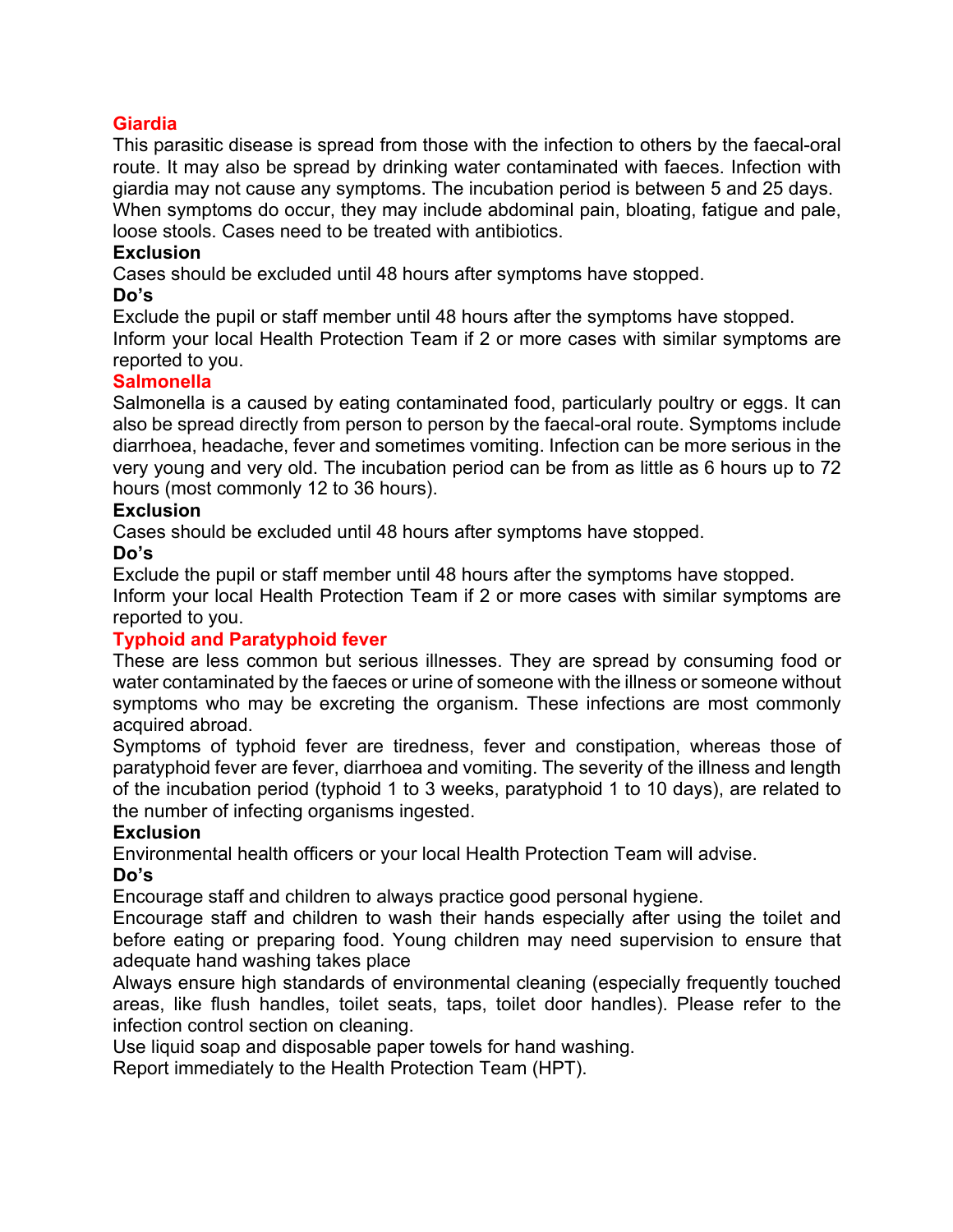Observe exclusion period – whilst symptomatic and for 48 hours after symptoms have resolved, or longer if advised by the HPT or Environmental Health Officer (EHO).

Consider sending out the travel health advice information prior to the main travel periods to raise awareness of the need for pre-travel health advice and vaccinations.

# **E. coli (verocytotoxigenic or VTEC)**

Escherichia coli (E. coli) are bacteria that live in the gut of humans and animals, particularly cattle and sheep. A few strains of E. coli, such as VTEC can produce toxins that lead to more serious and potentially fatal illness.

Spread is by eating contaminated food, direct contact with animals and by faecal-oral route from an infected person as a result of sharing towels and food. Spread by contaminated drinking has also been reported.

# **Symptoms**

Symptoms vary depending on the severity of the infection but include diarrhoea, abdominal cramps, headache and bloody diarrhoea. The incubation period is 1 to 10 days and cases are infectious as long as bacteria are present in the faeces.

# **Spread**

Spread is mainly by contaminated water and food and contact with animals. Person to person spread is by direct contact and can happen within families and child care settings. Outbreaks and sporadic cases have also been linked with handling animals. Therefore, adults should supervise children while washing their hands during visits to petting zoos and farm centres. Read chapter 8: pet and animal contact.

# **Exclusion**

The standard exclusion period is until 48 hours after symptoms have resolved. However, some people pose a greater risk to others and may be excluded until they have a negative stool sample(s) for example pre-school infants, food handlers, and care staff working with vulnerable people. The HPT will advise in these instances.

#### **Do's**

Follow healthcare professional's exclusion advice.

Promote good hand washing to children visiting to farms or petting zoos, especially after handling animals and prior to eating or drinking (see chapter 8: pet and animal contact).

#### **Diarrhoea and vomiting (Gastroenteritis)**

Diarrhoea has numerous causes but diarrhoea caused by an infection in the gut can be easily passed to others.

#### **Symptoms**

Diarrhoea is defined as 3 or more liquid or semi-liquid stools in a 24 hour period.

# **Spread**

These infections are spread when organisms enter the gut by the mouth or when contaminated hands or objects are put in the mouth or after eating contaminated food or drinks. Also, infection can be spread to contacts when the affected person vomits. This is because aerosols can spread the organism directly to others and contaminate the environment. A person will be infectious while symptoms remain.

#### **Exclusion**

Children and adults with diarrhoea or vomiting should be excluded until 48 hours after symptoms have stopped and they are well enough to return. If medication is prescribed, ensure that the full course is completed and there is no further diarrhoea or vomiting for 48 hours after the course is completed.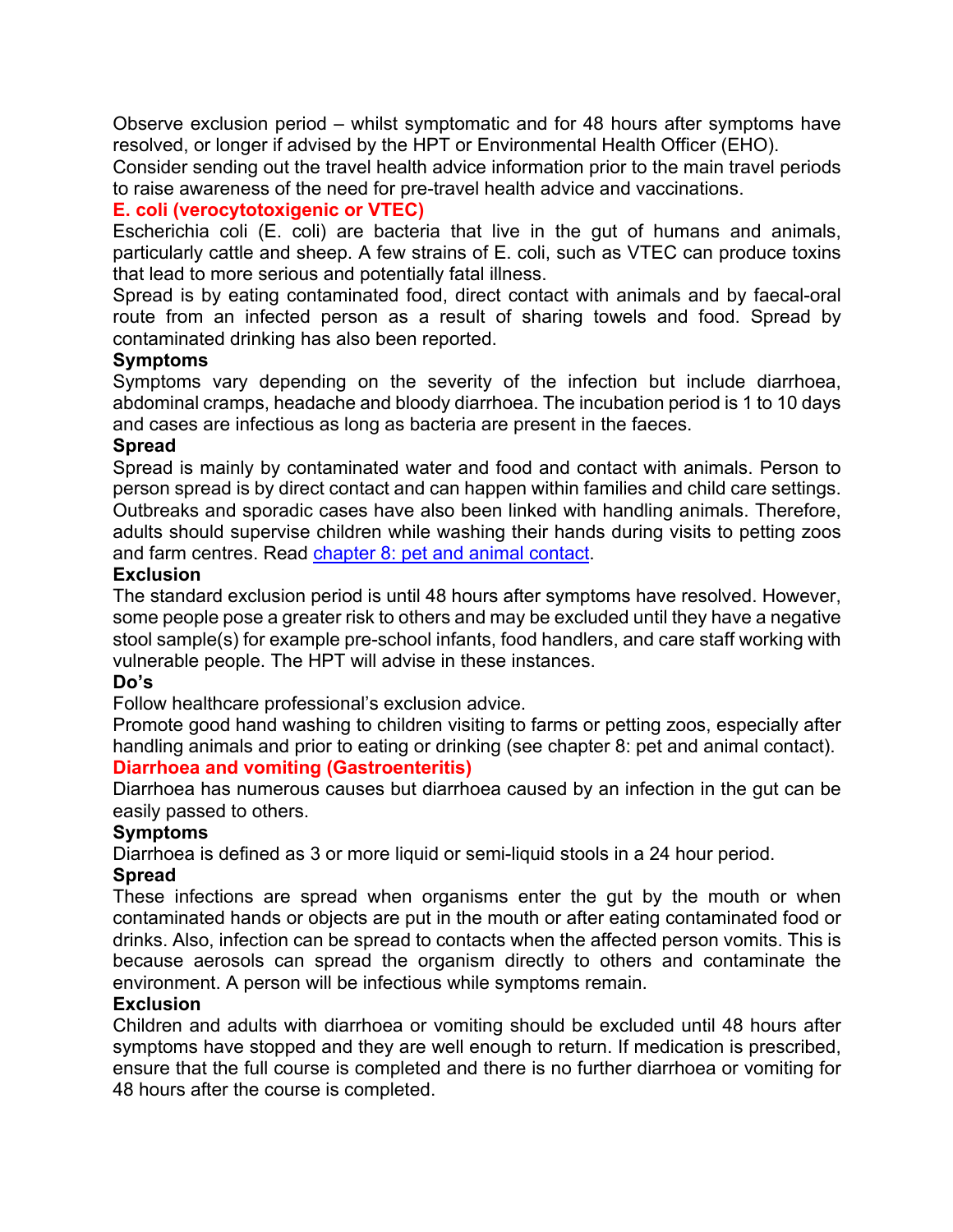For some gastrointestinal infections, longer periods of exclusion from school are required and there may be a need to obtain microbiological clearance. For these groups, your local HPT, school health advisor or environmental health officer will advise.

If a child has been diagnosed with cryptosporidium, they should NOT go swimming for two weeks following the last episode of diarrhoea.

## **Do's**

Ensure the case is excluded.

Do encourage staff and children to practice good hand hygiene at all times.

Notify your local Health Protection Team if there are more cases than normally expected. **Bacillary Dysentery (Shigella)**

This disease is passed directly from person to person by the faecal-oral route or by contaminated food. It is usually spread from those with diarrhoea but can be spread from those recovering from the illness even if they do not have symptoms.

#### **Symptoms**

Symptoms can include bloody diarrhoea, vomiting, abdominal pain and fever lasting on average from 4-7 days but can last for several weeks. The incubation period is 12 to 96 hours.

# **Exclusion**

Microbiological clearance is required for some types of shigella species prior to the child or food handler returning to school (age of child and infectious agent).

#### **Campylobacter**

It is spread between people and animals by the faecal-oral route. Bacteria are present in the faeces of adults and children with diarrhoea, and spread to the mouths of other people directly on their hands or by food or objects. Campylobacter can be present in raw meat, especially chicken, and can contaminate other foods, surfaces and utensils. The disease usually lasts 3 to 5 days and has an incubation period of between 1 and 10 days but most commonly 3 to 5 days.

#### **Exclusion**

Cases should be excluded until 48 hours after symptoms have stopped.

# **Cryptosporidiosis**

Cryptosporidiosis is spread from those with the infection to others by the faecal-oral route. It can also be spread by direct contact with farm animals particularly cattle and sheep. Spread by contaminated or untreated water and milk has also been reported. Symptoms include abdominal pain, diarrhoea and occasionally vomiting. The incubation period is between 1 and 12 days.

#### **Exclusion**

Cases should be excluded until 48 hours after symptoms have stopped.

# **Glandular fever**

Glandular fever is caused by the Epstein-Barr virus.

# **Symptoms**

Symptoms present as severe tiredness, aching muscles and sore throat, fever, swollen glands and occasionally jaundice (yellowing of the skin and eyes). In children, the disease is generally mild and difficult to recognise. The incubation period is 4 to 6 weeks but the infectious period is not accurately known.

Duration of the illness is from 1 to several weeks or months.

# **Spread**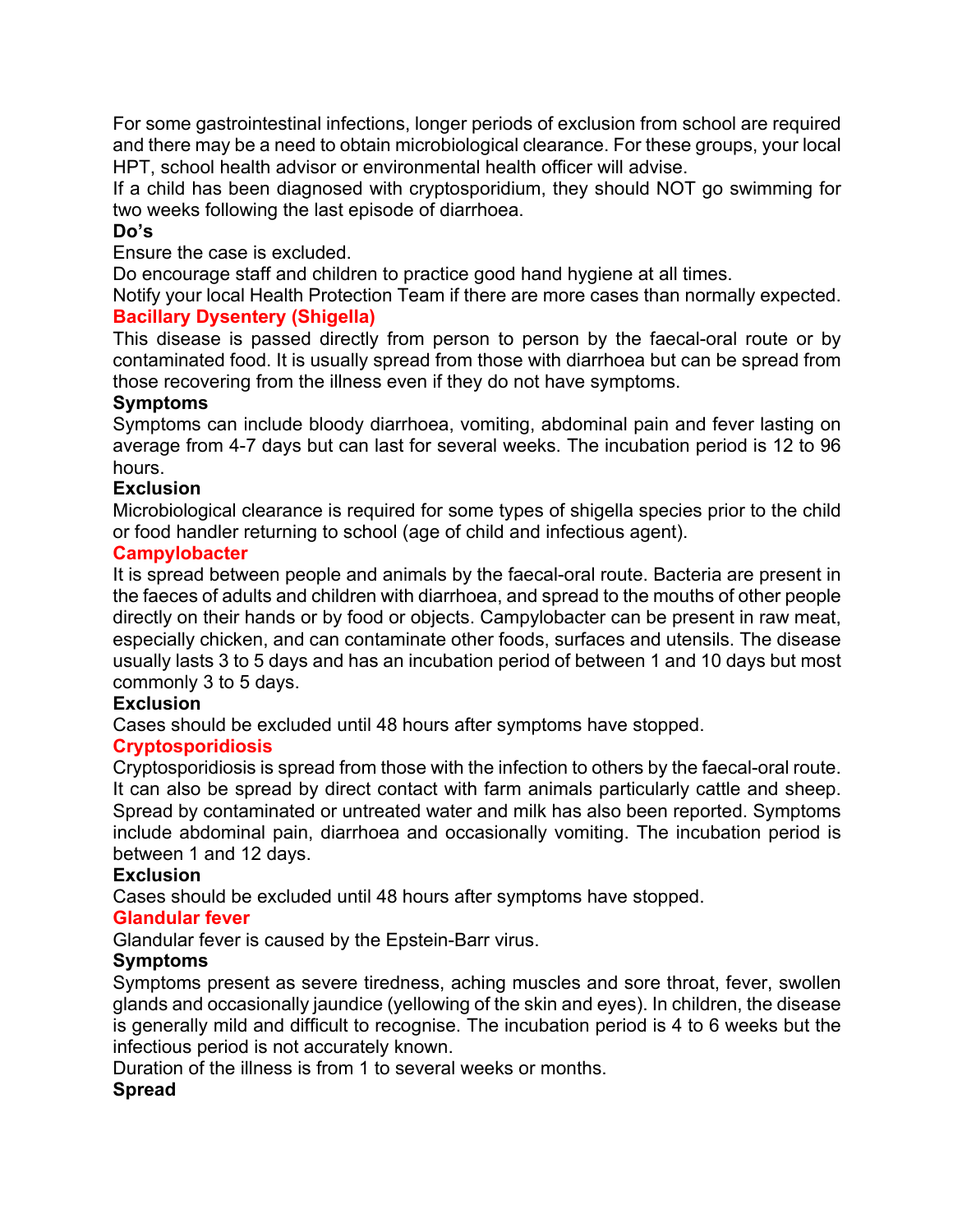Spread is by direct contact with saliva and by indirect contact with hands or contaminated objects from cases. The incubation period is between 4 to 6 weeks.

## **Exclusion**

Exclusion is not required and children can return once they feel well.

#### **Do's**

Promote hand hygiene to reduce the risk of spread and ensure that used tissues are disposed of or washed straight away.

Remember the child may feel unwell for some months.

## **Don'ts**

There is no specific treatment only symptom management.

# **Hand, foot and mouth disease**

Hand, foot and mouth disease is a common viral illness in childhood. It is generally a mild illness caused by an enterovirus. In very rare instances it can be more severe.

#### **Symptoms**

The child usually develops a fever, reduced appetite and generally feeling unwell. One or two days after these symptoms a rash will develop with blisters on their cheeks, hands and feet. Not all cases have symptoms. The incubation period is 3 to 5 days.

#### **Spread**

Hand foot and mouth infection is most contagious in the first 7 days but the virus can stay in the body for a few weeks. Spread is by direct contact with the secretions of the infected person (including faeces) and by coughing and sneezing. Younger children are more at risk because they tend to play closely with peers. Promote good hand washing to reduce the risk of transmission even after the child is well because the virus can still be present in the faeces and saliva (spit) for a few weeks.

#### **Exclusion**

Children are safe to return to school or nursery as soon as they are feeling better, there is no need to stay off until the blisters have all healed. Keeping your child off for longer periods is unlikely to stop the illness spreading. Exclusion of a well pupil is not required.

### **Do's**

Do ensure that any tissues used to for nose and throat are disposed of or washed immediately. Promote hand washing.

# **Don'ts**

Don't confuse with foot and mouth disease in animals.

# **Head lice**

Head lice are tiny insects that live only on humans, feeding on blood. Eggs are grey or brown and about the size of a pinhead; are glued to the hair, close to the scalp and hatch in 7 to 10 days. Empty egg shells (nits) are white and shiny and are found further along the hair shaft as they grow out.

#### **Spread**

Head lice are spread by direct head-to-head contact and therefore tend to be more common in children because of the way they play. They cannot jump, fly or swim. When newly infected, cases have no symptoms. Itching and scratching on the scalp occurs 2 to 3 weeks after infection. There is no incubation period.

Treatment is only needed if live lice are seen. Dimeticone, a silicone oil (like Hedrin) or malathion, an insecticide are recommended treatments. Alternatively, lice can be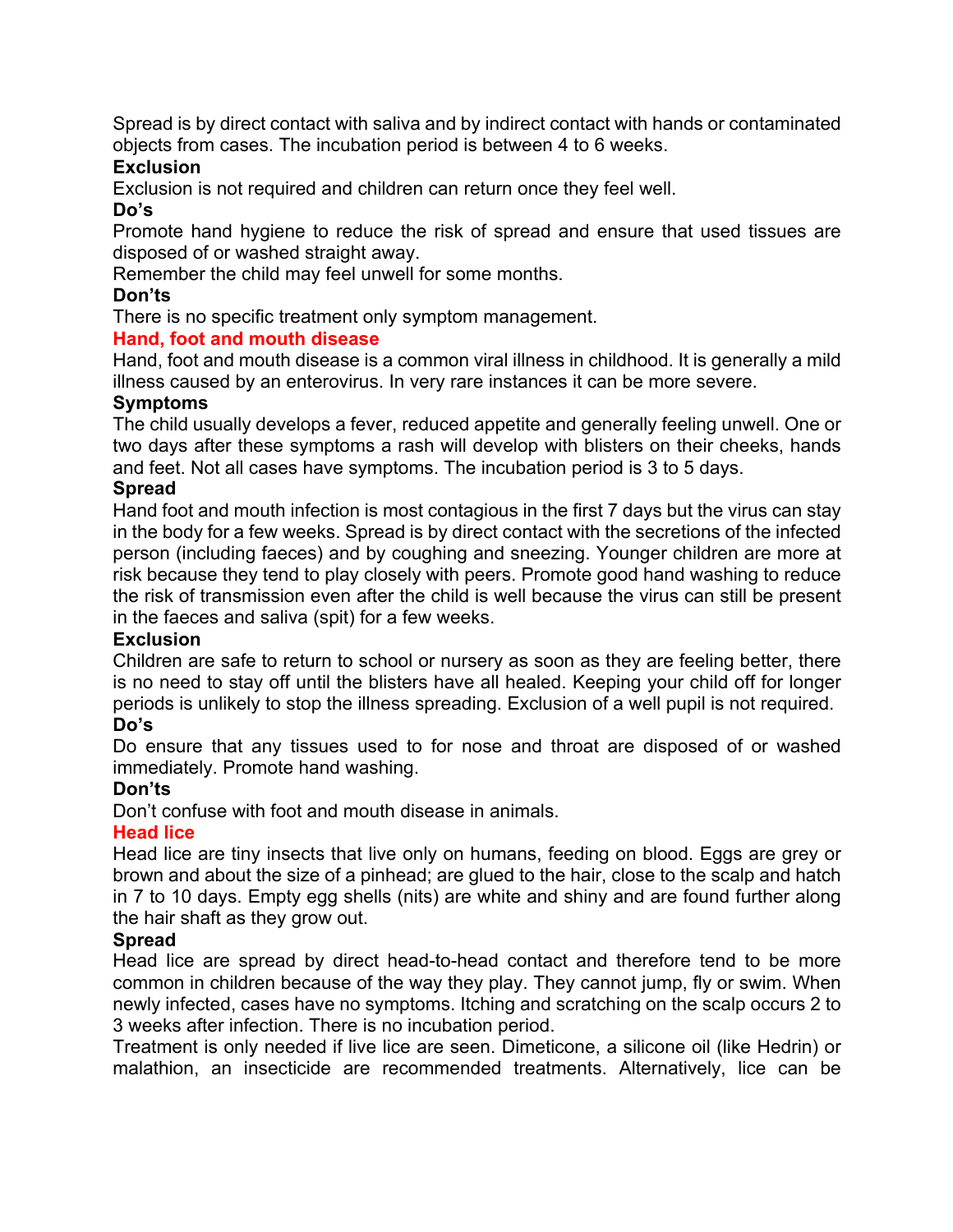physically removed by combing through hair that has been lubricated with a conditioner using a fine-toothed detector comb.

# **Exclusion**

No exclusion is needed.

# **Do's**

Treatment is needed only when live lice are seen.

# **Don'ts**

Exclusion is not required.

# **Hepatitis A**

Hepatitis A is a viral infection affecting the liver. The severity of the disease varies from a mild illness lasting 1 to 2 weeks to a severely disabling disease lasting several months. Children under 5 years may not have any symptoms.

# **Symptoms**

Symptoms include abdominal pain, loss of appetite, nausea, fever and tiredness, followed by jaundice (yellowing of the skin and eyes), dark urine and pale faeces. Symptoms are usually much milder or not noticed in younger children and jaundice is not common in children under 5 years.

The illness in children usually lasts 1 to 2 weeks but be longer and more severe in adults. **Spread**

Hepatitis A is spread from person to person through the faecal-oral route, most commonly when food and hands are contaminated. As some children may not have symptoms at all, they may readily spread the infection to others unless good personal hygiene measures are routinely taken.

# **Exclusion**

Exclude cases from school while unwell or until 7 days after the onset of jaundice (or onset of symptoms if no jaundice or if under 5 or where hygiene is poor. There is no need to exclude well, older children with good hygiene who will have been much more infectious prior to diagnosis.

# **Do's**

Promote good hand washing to reduce the risk of spread.

Take care to wash hand before handling food and after going to the toilet.

Clean kitchen and toilet areas regularly.

Household contacts of cases will be offered a hepatitis A vaccine if they are not immune. **Hepatitis B**

Hepatitis B infection is not a common viral infection in young children.

# **Symptoms**

The incubation period varies between 4 to 160 days. Symptoms can vary and include general tiredness, nausea and vomiting, loss of appetite, fever, dark urine and older children and adults may develop jaundice (a yellowing of the eyes and skin).

# **Spread**

Spread is by contact with infected blood and body fluids entering the bloodstream through broken skin or the mucous membranes, for example through a bite which breaks the skin or if the skin is pierced by an object which has been in contact with someone else's body fluids.

All blood and body fluids should be considered potentially infectious and spills should be cleared wearing protective clothing and using a spills kit.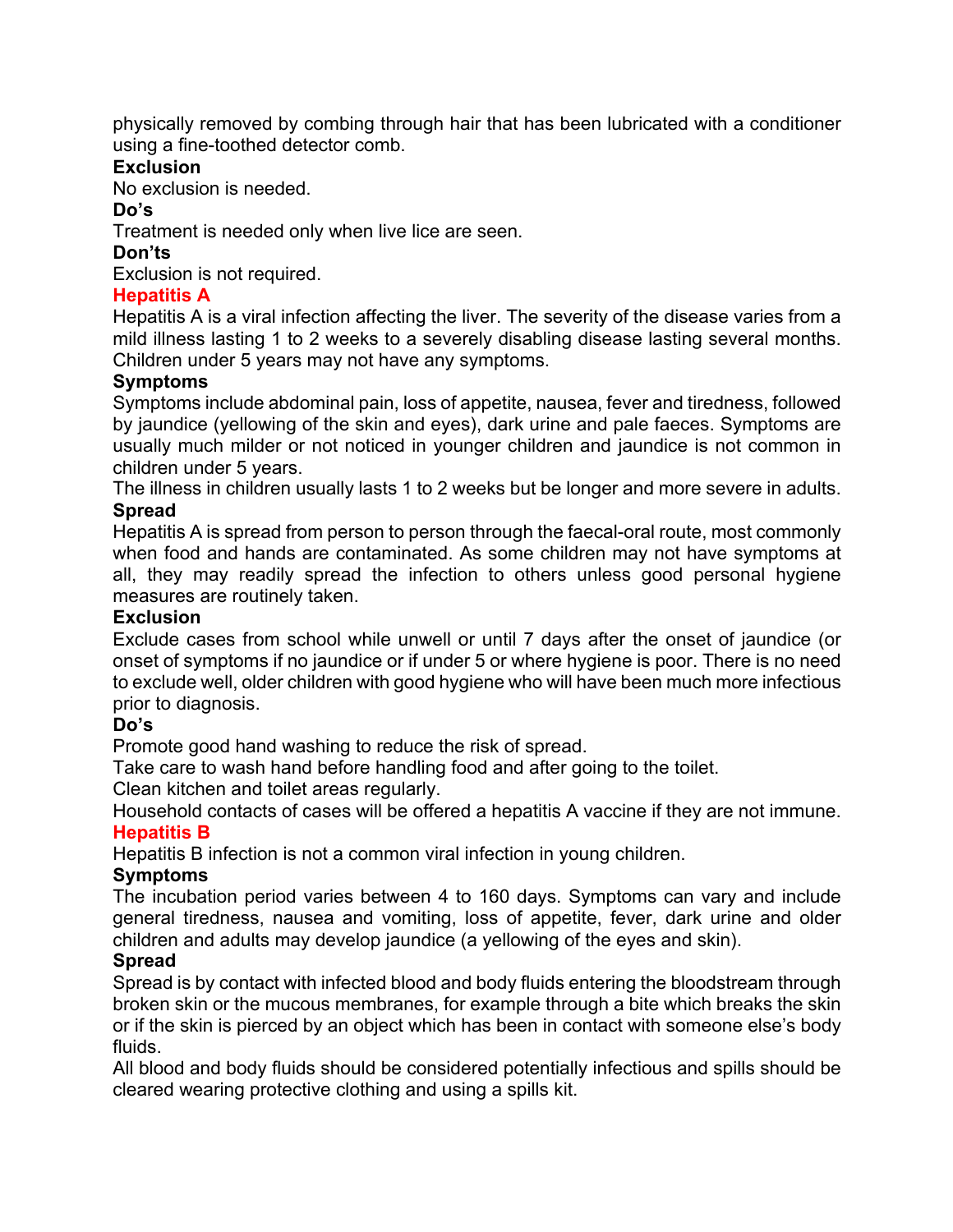# **Exclusion**

Acute cases of hepatitis B will be too ill to attend school and their doctors will advise when they can return. Do not exclude chronic cases of hepatitis B or restrict their activities. Similarly, do not exclude staff with chronic hepatitis B infection. Contact your local health protection team for more advice if required.

## **Do's**

Take a standard approach to cleaning all spillages of blood and body fluids.

Always complete the accident book with details of injuries or adverse events.

# **Don'ts**

Individuals with chronic hepatitis B infection should not be excluded or have their activities restricted.

# **Hepatitis C**

Hepatitis C is not a common infection in children.

#### **Symptoms**

Hepatitis C virus (HCV) is a blood borne virus affecting the liver. Symptoms of hepatitis C infection can often be vague and include loss of appetite, fatigue, nausea and abdominal pain. Jaundice (yellowing of the skin and eyes) occurs less commonly than in hepatitis B infection. Up to 80% of those infected may be carriers of the virus and can pass it on to others.

#### **Spread**

HCV is present in blood and other body fluids and tissues and is spread in the same way as hepatitis B virus. Hepatitis C, like Hepatitis B, cannot be spread through casual contact.

#### **Exclusion**

No exclusion is needed

#### **Do's**

Take a standard approach to cleaning all spillages of blood and body fluids.

Always complete the accident book with details of injuries or adverse events.

#### **Don'ts**

Individuals with chronic hepatitis C infection should not be excluded or have their activities restricted.

#### **Impetigo**

Impetigo is an infectious bacterial skin disease and may be a primary infection or a complication of an existing skin condition such as eczema, scabies or insect bites. Impetigo is common in children, particularly during warm weather.

#### **Symptoms**

The infection can develop anywhere on the body but lesions tend to occur on the face, flexures and limbs not covered by clothing.

#### **Spread**

Spread is by direct contact with discharges from the scabs of an infected person. The bacteria invade skin through minor abrasions and then spread to other sites by scratching. Infection is spread mainly on hands, but indirect spread via toys, clothing, equipment and the environment may occur. The incubation period is between 4 to 10 days.

#### **Exclusion**

The child should be excluded from school until the lesions are crusted and healed or 48 hours after commencing antibiotic treatment.

#### **Do's**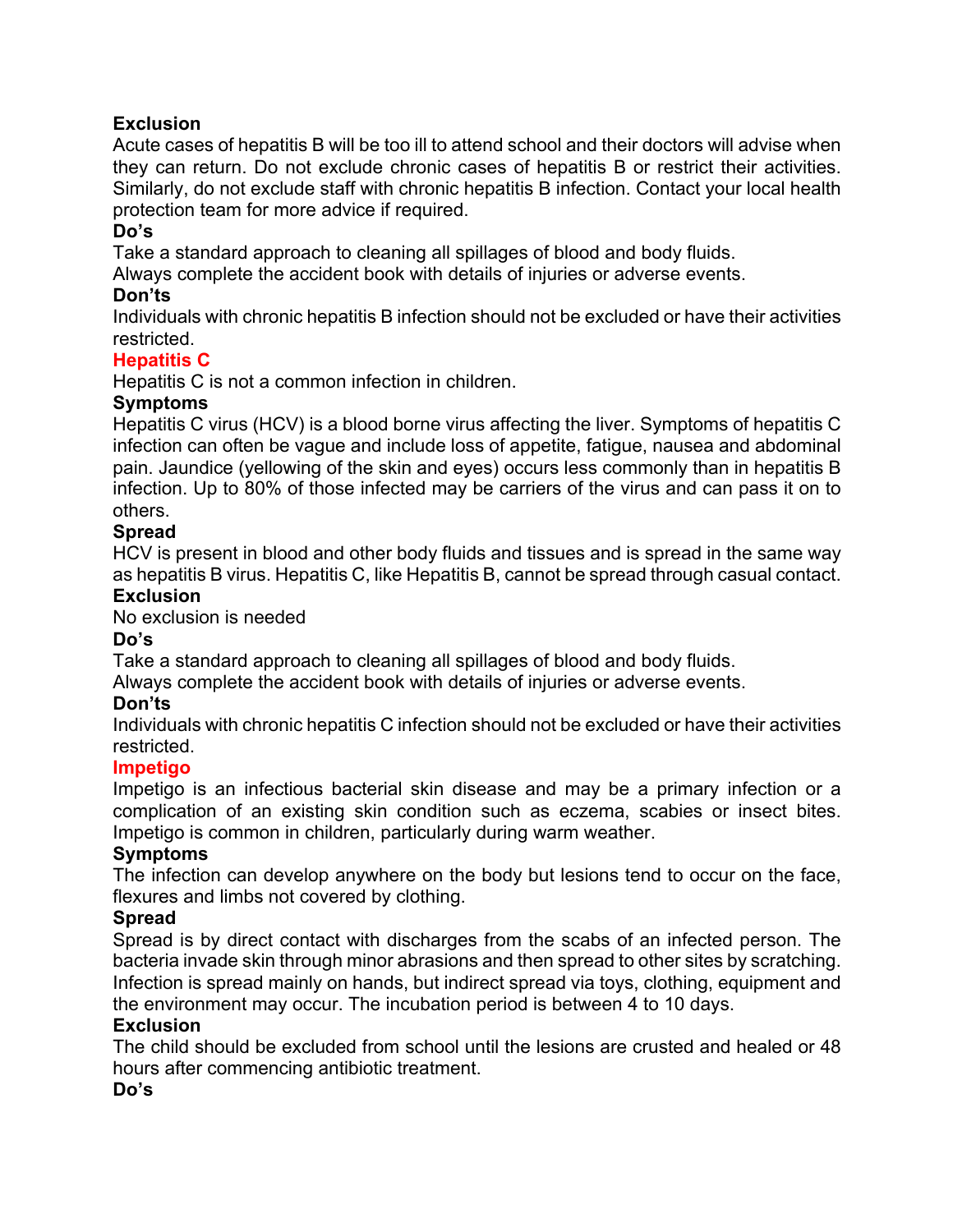Promote hand hygiene to reduce the risk of spread.

Towels and facecloths or eating utensils should not be shared by pupils.

Ensure that toys and play equipment are thoroughly cleaned.

#### **Don'ts**

The child should not return to school until lesions are crusted over or 48 hours after starting antibiotic treatment.

#### **Influenza**

Influenza, commonly known as flu, is caused by a virus, usually influenza A or B. The illness is very infectious and easily spreads in crowded populations and in enclosed spaces. Flu viruses are always changing so this winter's flu strains will be slightly different from last winter's.

Annual vaccination is recommended for certain groups of people. Currently all children between the ages of 2, 3 or 4 years and children in year groups 1, 2 and 3 are recommended to have vaccination against influenza.

This programme will include more year groups in the future, your school health team will be able to advise you on this Influenza vaccine is also recommended for pregnant women. For further details see national immunisation schedule.

#### **Symptoms**

Influenza is a respiratory illness and commonly has a sudden onset. Symptoms include headache, fever, cough, sore throat, aching muscles and joints and tiredness. Cases are infectious 1 day before to 3 to 5 days after symptoms appear.

#### **Spread**

By breathing in droplets coughed out into the air by infected people or by the droplets landing on mucous membranes. Transmission may also occur by direct or indirect contact with respiratory secretions for example via soiled tissues, surfaces.

Incubation period is between 1 to 3 days.

#### **Exclusion**

There is no precise exclusion period. Adults and children with symptoms of influenza are advised to remain at home until recovered.

#### **Do's**

Encourage those in risk groups to have the influenza vaccine.

Encourage children and staff with flu-like symptoms to stay at home until recovered.

Ask children to cover their noses and mouths with a tissue when coughing or sneezing and discard tissues after use.

Ensure regular hand washing with soap and water, especially after coughing or sneezing. **Don'ts**

Do not allow children under 16 years old to have aspirin as it is associated with Reye's syndrome (a neurological disorder).

#### **Measles**

Measles is a highly infectious viral infection. The mumps, measles-rubella (MMR) immunisation campaign carried out in the UK 1994 resulted in a dramatic reduction in cases of measles. However, there has recently been a sharp rise in the number of cases reported in unvaccinated individuals in London.

#### **Symptoms**

Symptoms include a runny nose; cough; conjunctivitis (sticky eye); high fever and small white spots (Koplik spots) inside the cheeks. Around day 3 of the illness, a rash of flat red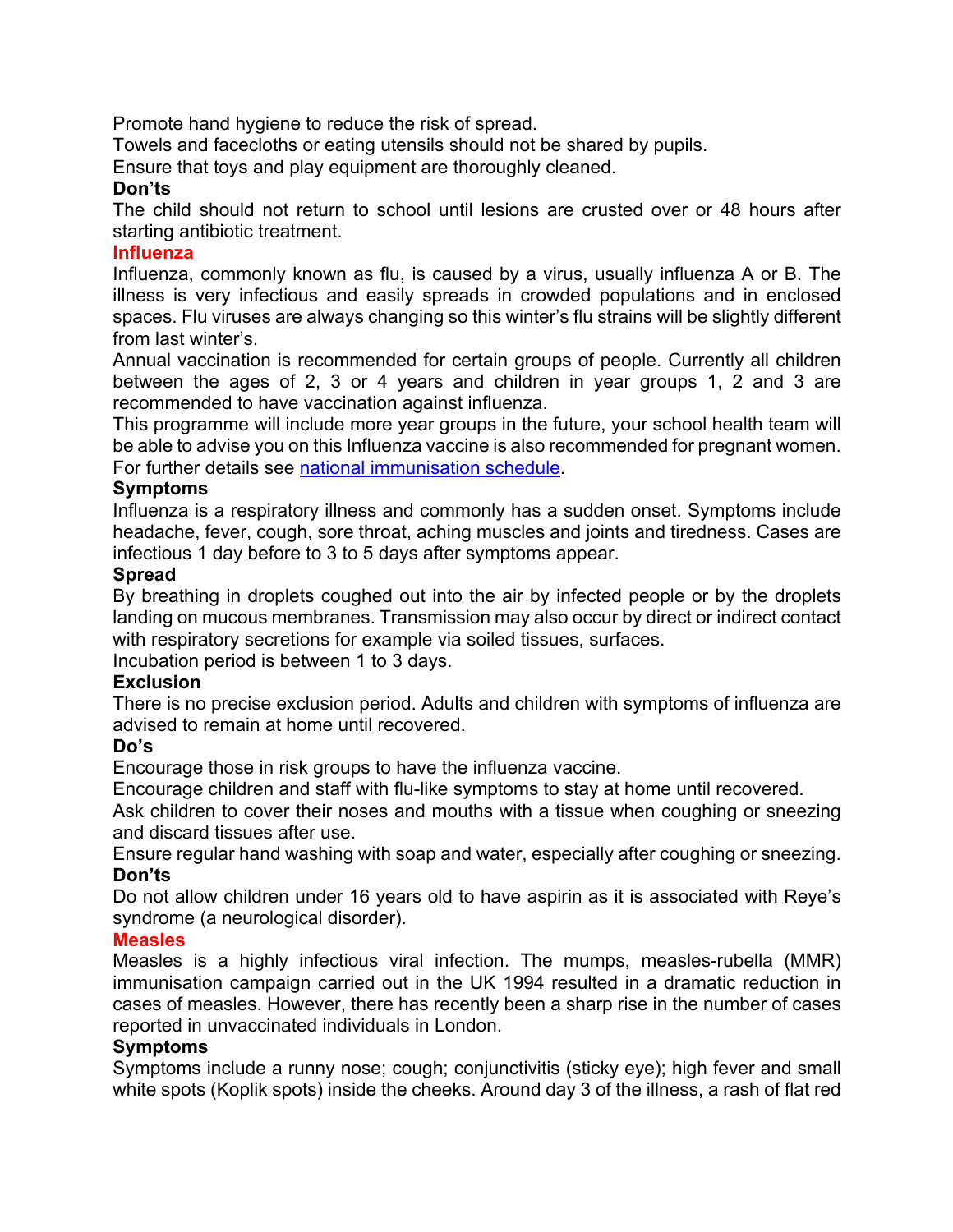or brown blotches appear, beginning on the face and spreading over the body. The incubation period is between 7 to 18 days.

#### **Spread**

Measles is highly infectious. The virus is transmitted through airborne droplet spread, and direct contact with nasal or throat secretions.

#### **Exclusion**

Cases are infectious from 4 days before onset of rash to 4 days after so it is important to ensure cases are excluded from school during this period.

#### **Do's**

Encourage all children over the age of 1 to have MMR immunisations as per the national schedule.

Staff should be up to date with their MMR vaccinations.

#### **Don'ts**

Children and adults with a weak immune system, pregnant women and children under 12 months who come into contact with measles should contact their GP immediately for advice.

#### **Meningitis**

Meningitis is a general term that describes an inflammation of the membranes covering the brain and spinal cord. It can be caused by a range of bacteria or viruses. Bacterial meningitis is less common but more serious than viral meningitis and needs urgent antibiotic treatment. In some cases, bacterial meningitis can lead to septicaemia (blood poisoning). If you suspect meningitis, get medical help urgently.

#### **Symptoms**

Common signs and symptoms of meningitis and septicaemia include fever, severe headache, photophobia, neck stiffness, non-blanching rash (see glass test box below), vomiting, drowsiness.

The incubation period varies with the organism causing the infection. Bacterial meningitis incubation is between 2 and 10 days.

#### **Glass test**

If a glass tumbler is pressed firmly against a septicaemic rash, the rash will not fade. You will be able to see the rash through the glass. If this happens get medical help immediately. Note that the rash is a late symptom - if any of the other symptoms have already occurred seek medical advice immediately.

The routine childhood immunisation schedule provides protection against meningitis caused by mumps, polio, Haemophilus influenzae type b (Hib), pneumococcus and Neisseria meningitidis group A,B,C,W and Y. There is no vaccination for some types of meningitis. Pupils should be encouraged to be up to date with their vaccinations.

There is no effective medication the treatment of viral meningitis but symptoms are usually much milder.

### **Exclusion**

Once the child has been treated (if necessary) and has recovered, they can return to school. No exclusion is needed.

Meningitis is a notifiable disease.

#### **Meningococcal meningitis and meningitis septicaemia**

Meningitis and septicaemia require immediate medical attention.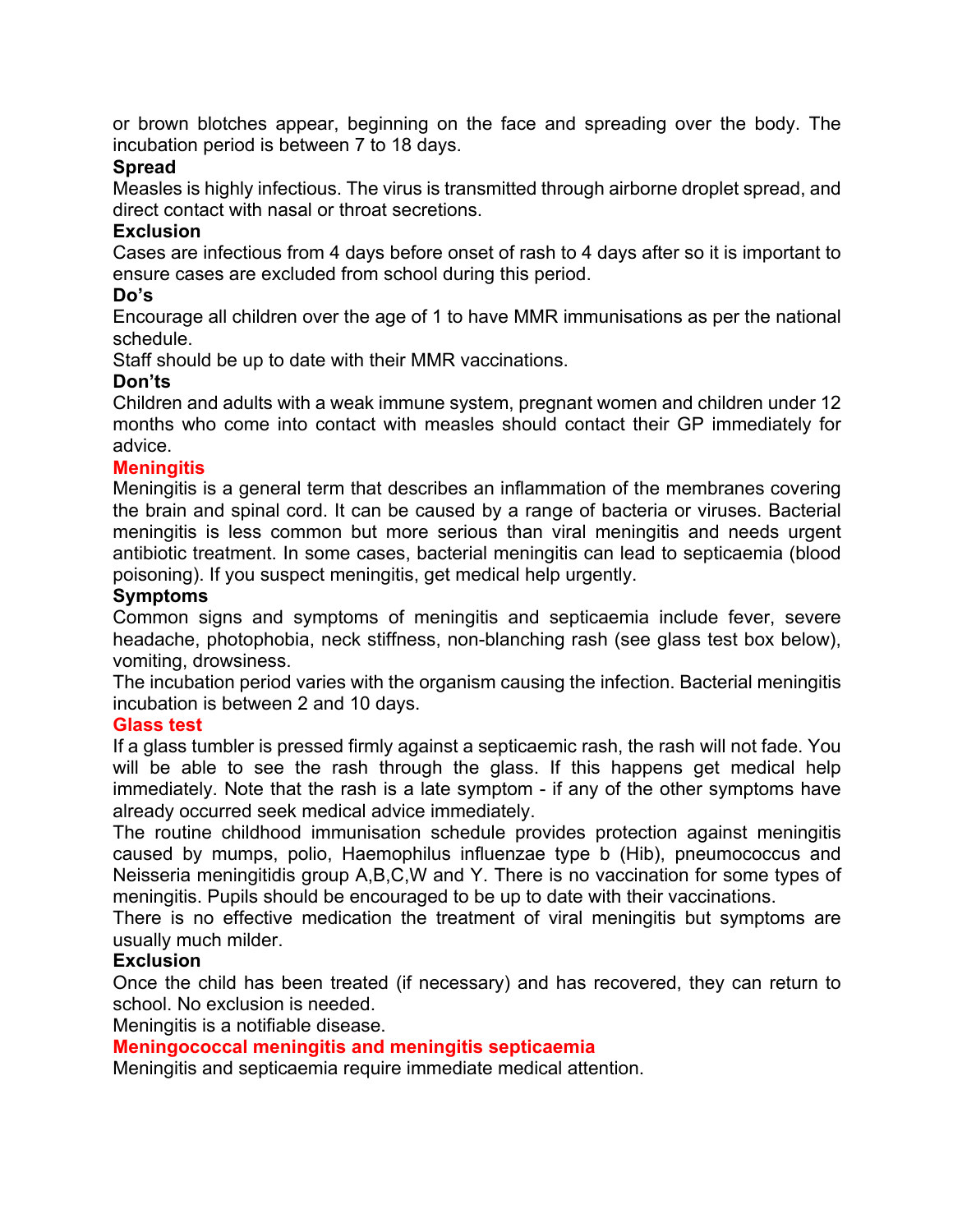The bacteria Neisseria meningitidis is responsible for meningococcal meningitis and meningococcal septicaemia (known collectively as 'meningococcal infection'). There are 13 known groups of the bacteria, the most common worldwide are A, B, C, W135 and Y. In the UK, groups B and C are the most common. Meningococcal infection is a rare but serious disease and is fatal in around 1 in 10 people with the illness. About 15% of those that recover have long-term complications.

# **Symptoms**

Symptoms include fever, severe headache, photophobia, drowsiness, non-blanching rash (see glass test box). Not all the symptoms will be present and cases can have symptoms of meningitis and septicaemia.

#### **Glass test:**

If a glass tumbler is pressed firmly against a septicaemic rash, the rash will not fade. You will be able to see the rash through the glass. If this happens get medical help immediately. Note that the rash is a late symptom - if any of the other symptoms have already occurred seek medical advice immediately.

#### **Spread**

Spread is from person to person through respiratory droplets and direct contact with nose and throat secretions. About 10% of us carry the bacteria harmlessly in our nose and throat without and only a very small proportion of people develop meningitis or septicaemia if they come into contact with it.

Close and prolonged contact is needed to pass the bacteria to others (such as contacts in a household setting or intimate kissing). For this reason, only people that have had significant close contact with the case in the previous 7 days will be offered antibiotics.

The case is considered non-infectious 24 hours after taking appropriate antibiotic treatment to clear the bacteria from their nose and throat.

If the child has been treated and has recovered, they can return to school. The HPT will have carried out a risk assessment and organised antibiotics for household and other close contacts. Exclusion is not necessary for household or close contacts unless they have symptoms suggestive of meningococcal infection.

#### **Do's**

Seek medical advice immediately if meningitis is suspected.

Inform HPT and school health advisor of a case of meningococcal disease in your school. Respect confidentiality of the patient.

Inform the HPT if 2 cases of meningococcal disease occur in the school within 4 weeks. **Meningitis (viral)**

The symptoms of meningitis (inflammation of the linings surrounding the brain) can be caused by a number of different viruses.

# **Symptoms**

Symptoms include headache, fever, gastrointestinal or upper respiratory tract involvement and in some cases a rash. Active illness seldom lasts more than 10 days.

# **Spread**

How the disease is spread will depend on the virus causing the illness. Transmission may be through droplet spread or direct contact with nose and throat discharges or faeces of infected individuals.

# **Exclusion**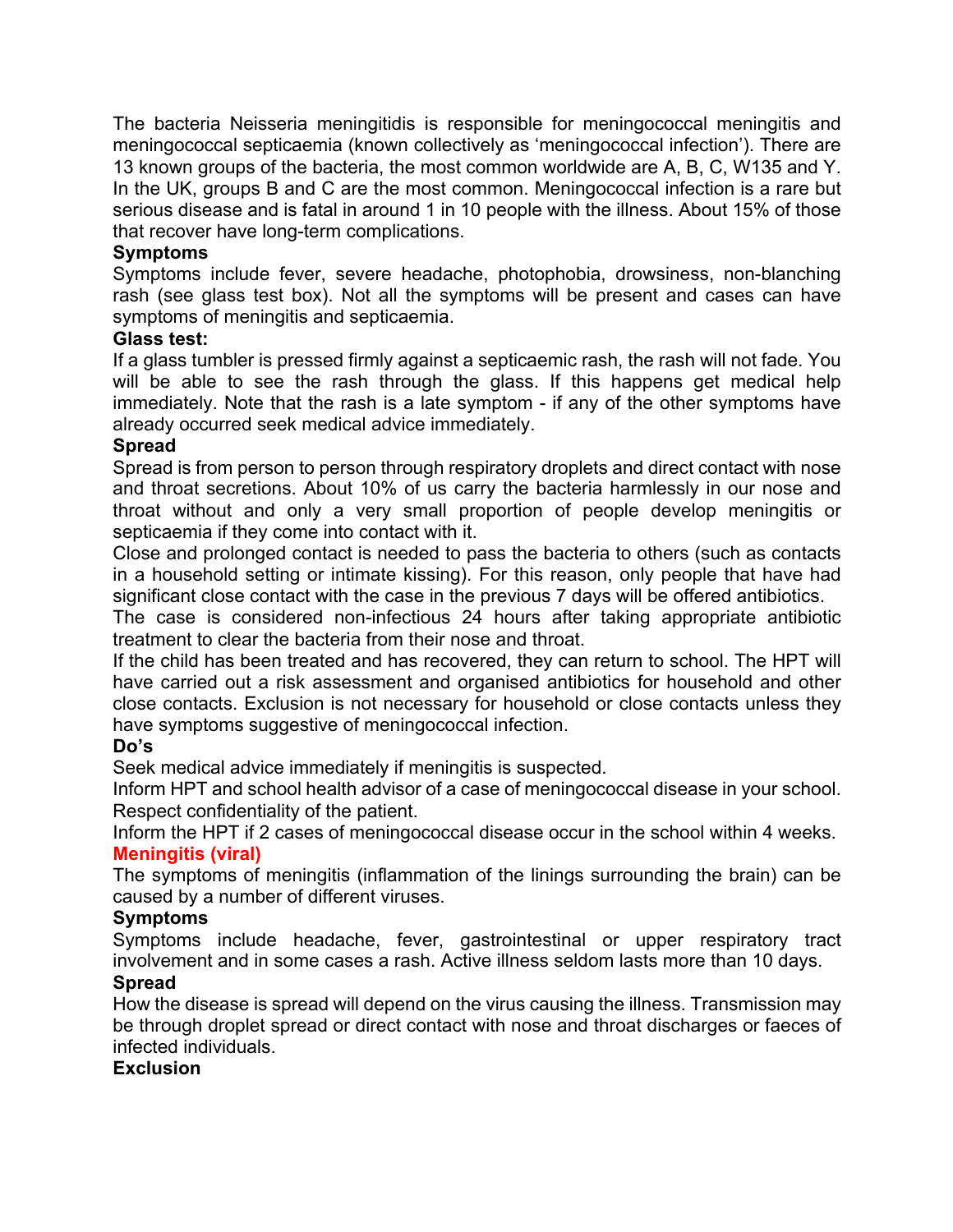No exclusion is required. Once the child is well the risk of infection is minimal. There is no reason to exclude siblings and other close contacts of a case.

#### **Do's**

Encourage high standards of basic hygiene.

Encourage the prompt disposal of soiled tissues.

Recommend a consultation with the GP.

Seek advice from Health Protection Team if more than one case occurs.

#### **Meticillin resistant Staphylococcus aureus (MRSA)**

MRSA (meticillin resistant Staphylococcus aureus) is a bacteria that has developed resistance to methicillin (a type of penicillin) and some other antibiotics that are used to treat infections.

#### **Symptoms**

Staphylococcus aureus is commonly found on the skin and in the nostrils of about 25 to 30% of the population. Most people do not even realise they are carrying it because it does not harm them and they have no symptoms, or only experience minor problems such as skin infections or boils. It can occasionally cause serious infection.

#### **Spread**

Spread is mainly by direct contact with contaminated hands and objects.

#### **Exclusion**

None advised.

#### **Do's**

Staff should ensure good infection control principles are in place, in particular good hand washing, to reduce the risk of transmission.

All infected wounds should be covered.

#### **Mumps**

#### **Symptoms**

Mumps is a viral infection. The first symptoms of mumps are usually a raised temperature and general malaise. Following this there is stiffness or pain in the jaws or neck. Then the glands in the cheeks and under the jaw swell up and cause pain. The swelling can be one sided or affect both sides. Mumps is usually fairly mild in young children, but can cause swelling of the testicles and rarely, infertility in males over the age of puberty.

#### **Spread**

The mumps virus is highly infectious and can be spread by droplets from the nose and throat and by saliva.

#### **Exclusion**

Infected children can return to school 5 days after the onset of swelling, if well. **Do's**

Encourage staff and children to practice good hygiene at all times.

Send the child home if unwell.

Advise the parents to see their GP.

Encourage parents to have their children immunised against mumps.

#### **Ringworm**

# **Symptoms**

Ringworm, also known as tinea, is a fungal infection of the skin, hair or nails. It is caused by various types of fungi and infections are named after the parts of the body that are affected, namely face, groin, foot, hand, scalp, beard area and nail. Scalp ringworm in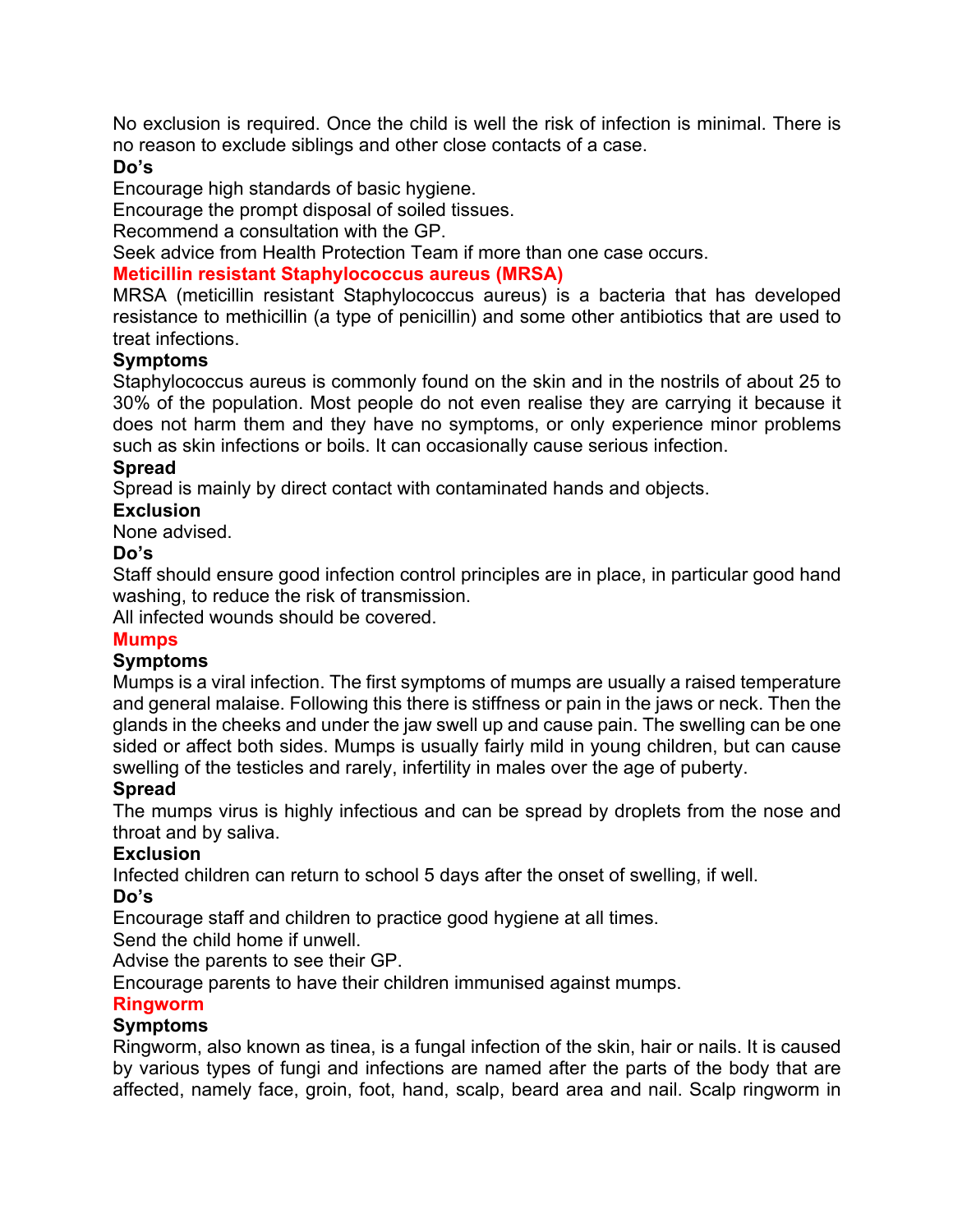children is becoming more common in the UK, particularly in urban areas. Until recently this was usually spread from infected animals but now spread between humans within families and in schools is more common.

# **Ringworm of the scalp**

Infection with animal ringworm starts as a small red spot which spreads leaving a scaly bald patch. The hair becomes brittle and breaks easily. The picture with human scalp ringworm varies from lightly flaky areas, often indistinguishable from dandruff, to small patches of hair loss on the scalp. There may be affected areas on the face, neck and trunk.

# **Ringworm of the body**

Infected areas are found on the trunk or legs and have a prominent red margin with a central scaly area.

### **Athlete's foot**

Affects the feet, particularly the toes, in between the toes and soles.

# **Nail ringworm**

Infection of the nails often with infection of the adjacent skin. There is thickening and discolouration of the nail.

#### **Spread**

Spread is by direct skin to skin contact with an infected person or animal and with athlete's foot, by indirect contact with contaminated surfaces.

#### **Exclusion**

No exclusion needed. Once treatment has started for infections of the skin and scalp children can return to school. Scalp ringworm needs to be treated with oral anti-fungal agents. An anti-fungal cream is used to treat ringworm of the skin and feet.

#### **Do's**

Wash and dry feet well in cases of athlete's foot.

Keep towels separate in all cases.

Ensure the child with ringworm of the feet is wearing socks and trainers. The child should have his or her feet are covered for physical education.

#### **Rotavirus**

#### **Symptoms**

Rotavirus infection is the most common cause of gastroenteritis (inflammation of the intestines) in children under 5 years of age worldwide. Rotavirus is a highly infectious virus and can cause severe diarrhoea, stomach cramps, vomiting, dehydration and mild fever. These symptoms usually last from 3 to 8 days.

#### **Spread**

Rotavirus is highly contagious and is mainly transmitted by the faecal-oral route, although respiratory transmission may also occur.

Apart from vaccination, good hygiene is the most important way of preventing the spread of rotavirus.

# **Exclusion**

Until 48 hours after the symptoms have subsided.

#### **Do's**

Encourage staff and children to practice good hygiene at all times.

Send the child home if unwell advise the parents to see their GP.

Use PPE when handling blood or body substances.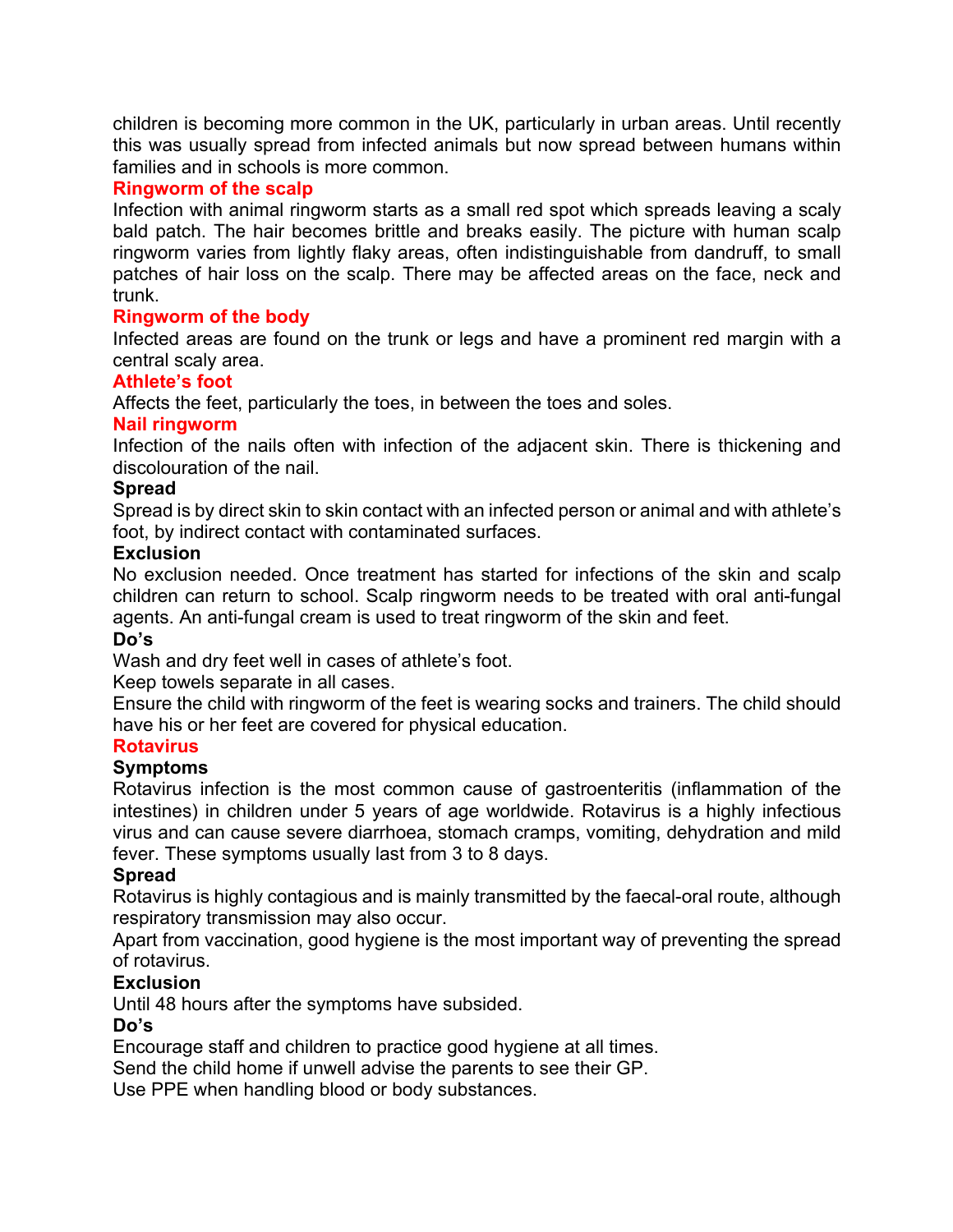#### **Rubella (German Measles)**

Rubella is a viral infection. The infection is mild but can cause congenital rubella syndrome. When a pregnant woman who is not immune gets a rubella infection in the first twenty weeks of pregnancy it can have serious consequences for the pregnant woman and for the unborn baby. If you are not immune and develop rubella infection in the first twenty weeks of pregnancy, there is a chance that the virus will affect the baby's developing organs and cause serious disability.

In the UK, the introduction of the MMR vaccine has resulted in the infection being virtually eliminated, although due to the decline in the uptake of the measles, mumps and rubella vaccine it has resulted in some cases within the UK.

#### **Symptoms**

The symptoms of rubella are mild. Usually the rash is the first indication, although there may be mild catarrh, headache or vomiting at the start.

The rash takes the form of small pink spots all over the body. There may be a slight fever and some tenderness in the neck, armpits or groin and there may be joint pains. The rash lasts for only 1or 2 days, and the spots remain distinct, unlike measles.

#### **Spread**

Spread is by the respiratory route.

#### **Exclusion**

Exclude from school for 5 days from the appearance of the rash.

#### **Do's**

Promote 2 MMR vaccinations for all pupils.

Female staff should have 2 MMR vaccinations or show a history of rubella infection.

#### **Scabies**

Scabies is a skin infection caused by tiny mites that burrow in the skin. The pregnant female mite burrows into the top layer of the skin and lays about 2 to 3 eggs per day before dying after 4 to 5 weeks. The burrows may be several centimetres long but they are very close to the surface of the skin. The eggs hatch after 3 to 4 days into larvae which move to hair follicles where they develop into adults.

#### **Symptoms**

The appearance of the rash varies but tiny pimples and nodules are characteristic. Secondary infection can occur if the rash has been scratched. The scabies mites are attracted to folded skin such as the webs of the fingers. Burrows may also be seen on the wrists, palms elbows, genitalia and buttocks.

#### **Spread**

Spread is most commonly by direct contact with the affected skin.

Occasionally if there is impaired immunity or altered skin sensation, large numbers of mites occur and the skin thickens and becomes very scaly.

#### **Exclusion**

Yes. The infected child or staff member should be excluded until after the first treatment has been carried out.

#### **Do's**

The child can return after the first treatment has been completed.

It is important that the second treatment is not missed and this should be carried out 1 week after the first treatment.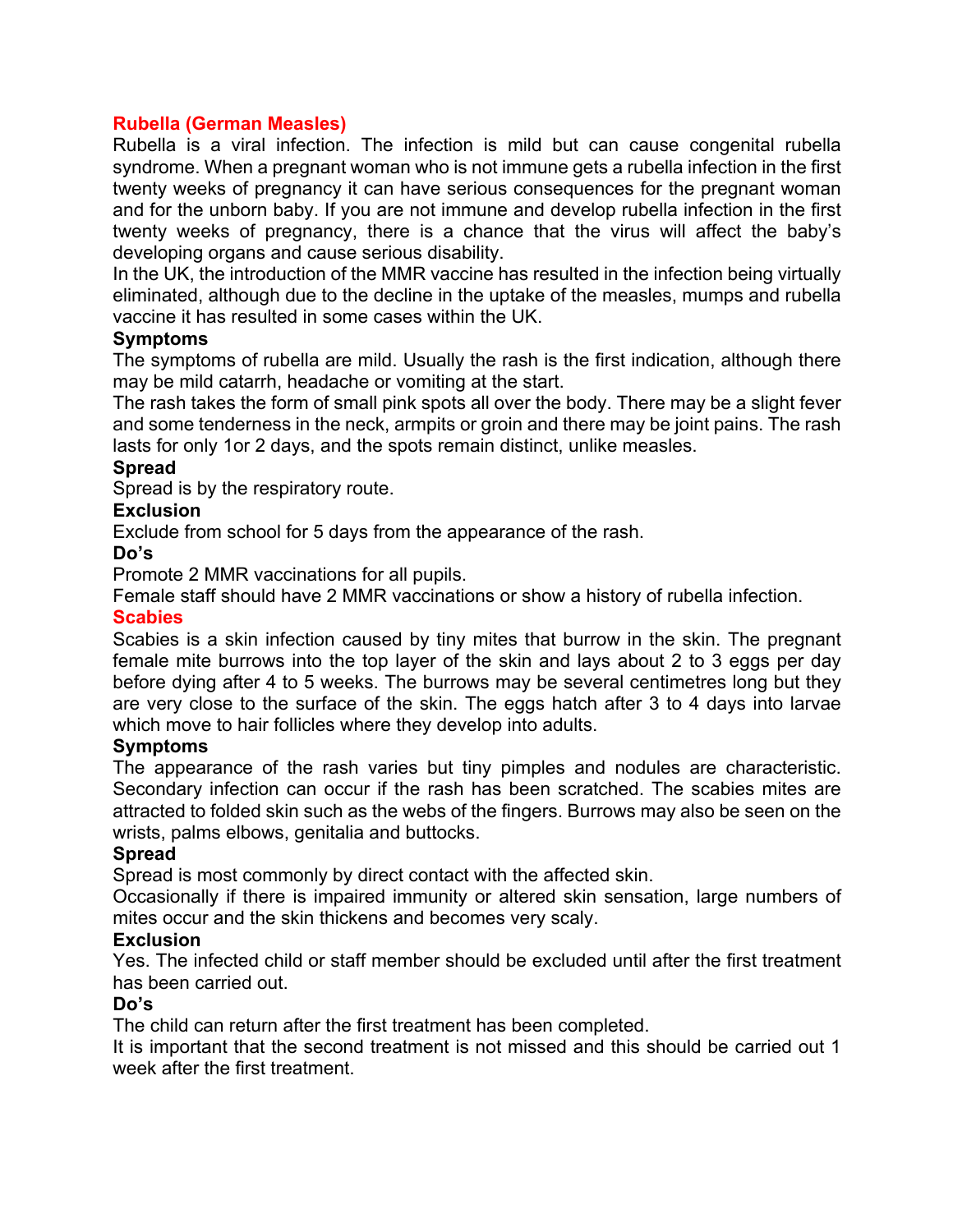All household contacts and any other very close contacts should have 1 treatment at the same time as the second treatment of the case.

#### **Scarlet Fever**

A wide variety of bacteria and viruses can cause tonsillitis and other throat infections. Most are caused by viruses but streptococci bacteria account for 25 to 30% of cases. Certain strains of streptococcus bacteria produce a toxin which causes scarlet fever in susceptible people.

#### **Symptoms**

There is acute inflammation extending over the pharynx or tonsils. The tonsils may be deep red in colour and partially covered with a thick yellowish exudate. The illness symptoms vary but in severe cases there may be high fever, difficulty in swallowing and tender enlarged lymph nodes.

A rash develops on the first day of fever, it is red, generalised, pinhead in size and gives the skin a sandpaper-like texture and the tongue has a strawberry-like appearance. The fever lasts 24 to 48 hours. Scarlet fever is now usually a mild illness but is rarely complicated by ear infections, rheumatic fever which affects the heart, and kidney problems.

# **Spread**

Spread is by the respiratory route through inhaling or ingesting respiratory droplets or by direct contact with nose and throat discharges especially during sneezing and coughing.

#### **Exclusion**

Yes. Children can return to school 24 hours after commencing appropriate antibiotic treatment. If no antibiotics have been administered the person will be infectious for 2 to 3 weeks. If there is an outbreak of scarlet fever at the school or nursery, the HPT will assist with letters and factsheet to send to parents or carers and staff.

#### **Do's**

Ensure that particular attention is paid to hand washing at all times.

Send the child home from school if unwell.

Advise parents to take the child to their GP.

Inform the HPT if there is an outbreak.

#### **Slapped cheek syndrome, Parvovirus B19, Fifth's Disease Symptoms**

The illness may only consist of a mild feverish illness which escapes notice but in others a rash appears after a few days. The rose-red rash makes the cheeks appear bright red, hence the name 'slapped cheek syndrome'. The rash may spread to the rest of the body but unlike many other rashes it only rarely involves the palms and soles.

The child begins to feel better as the rash appears. The rash usually peaks after a week and then fades. The rash is unusual in that for some months afterwards, a warm bath, sunlight, heat or fever will trigger a recurrence of the bright red cheeks and the rash itself. Most children recover and need no specific treatment. In adults the virus may cause acute arthritis.

The virus can affect an unborn baby in the first 20 weeks of pregnancy. If a woman is exposed early in pregnancy (before 20 weeks) she should seek prompt advice from whoever is giving her antenatal care.

#### **Spread**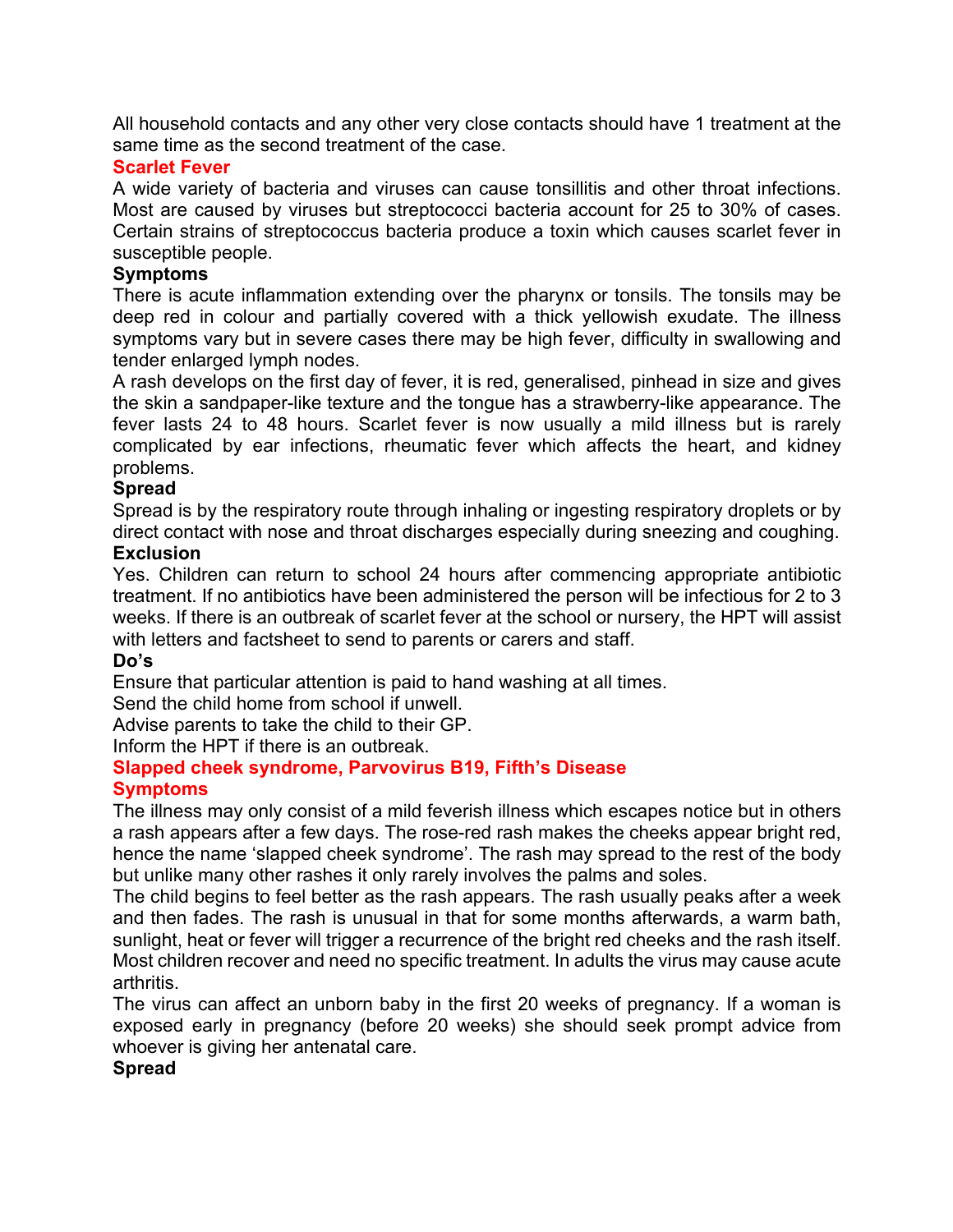Spread is by the respiratory route and a person is infectious 3 to 5 days before the appearance of the rash. Children are no longer infectious once the rash appears. There is no specific treatment.

#### **Exclusion**

None. The child need not be excluded from school because he or she is no longer infectious by the time the rash occurs.

#### **Do's**

Do advise a visit to the GP.

Do request that parents inform the school of a diagnosis of fifth disease.

#### **Threadworm**

Threadworm infection is an intestinal infection and is very common childhood infection.

#### **Symptoms**

Adult worms live in the small intestine. Mature female worms migrate through the anus and lay thousands of eggs on the perianal skin causing itching, particularly at night. Infective embryos develop within 5 to 6 hours and these are transferred to the mouth on fingers as a result of scratching. Larvae emerge from the eggs in the small intestine and develop into adult worms.

#### **Spread**

Re-infection is common and infectious eggs are also spread to others directly on fingers or indirectly on bedding, clothing and environmental dust.

#### **Exclusion**

None needed.

#### **Do's**

Do encourage high standards of basic hygiene.

Do recommend a consultation with the GP or pharmacist.

Do be aware that transmission is uncommon in schools.

#### **Don'ts**

Don't forget that threadworm infection can lead to lack of sleep, irritability and loss of concentration.

#### **Tuberculosis (TB)**

TB is a bacterial infection that can infect any part of the body, including the lungs. It can affect people of all ages, classes and ethnic background.

#### **Symptoms**

People with TB might have all or some of the following symptoms; cough, loss of appetite, loss of weight, fever, sweating particularly at night, breathlessness and pains in the chest. TB in a part of the body other than the lungs may produce a lump or swelling which can be painful.

#### **Spread**

Some (but not all) people who develop TB of the lung (pulmonary TB) are infectious to others. Spread happens when these infectious cases pass TB in their sputum to someone else by inhalation. This happens if the person had a lot of close contact with the case (especially if the case has been coughing). The incubation period is 4 to 12 weeks.

#### **Exclusion**

Yes. Pupils and staff with infectious TB can return to school after 2 weeks of treatment if well enough to do so and as long as they have responded to anti-TB therapy. Pupils and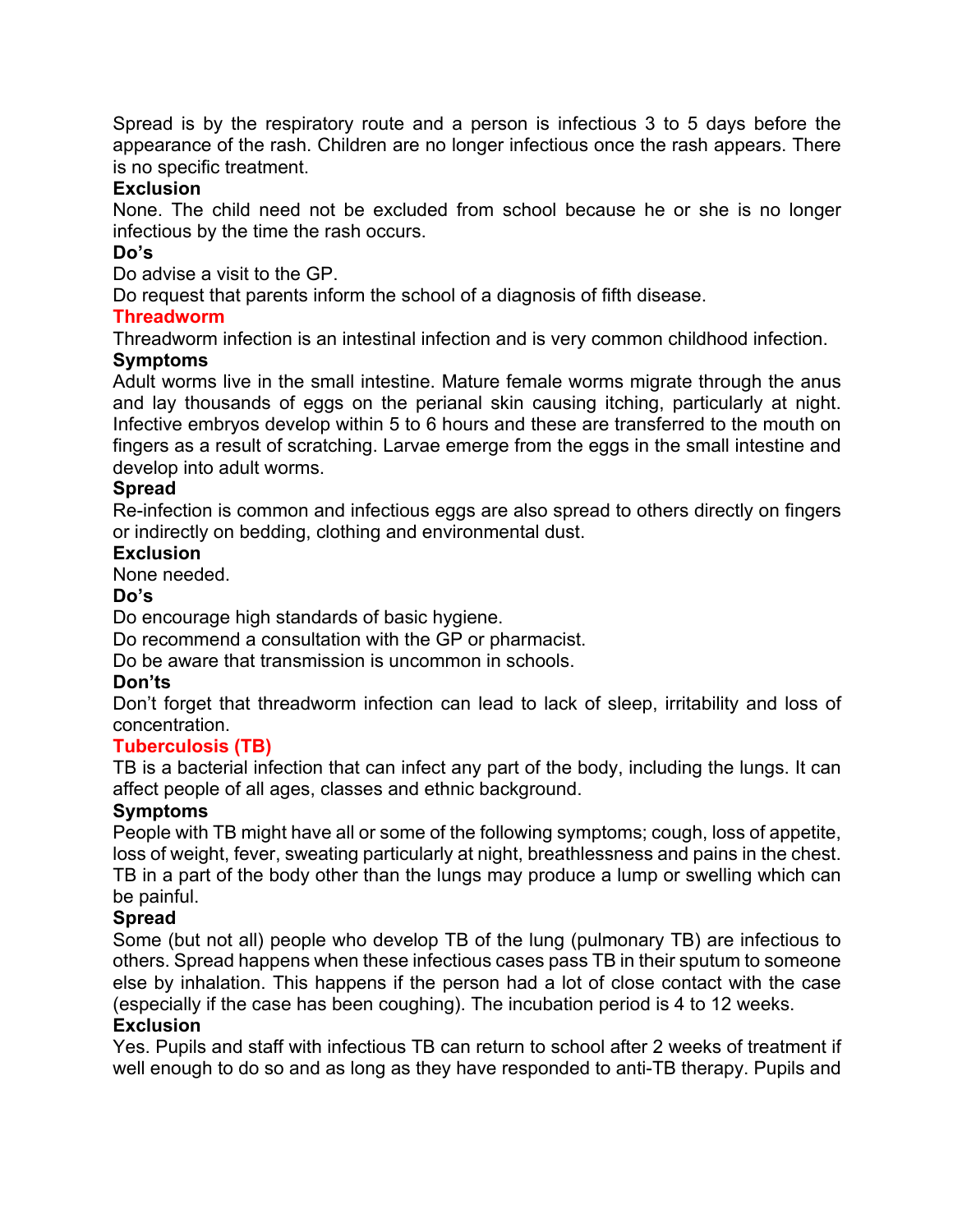staff with non-pulmonary TB do not require exclusion and can return to school as soon as they are well enough.

#### **Do's**

Do inform and discuss with the Health Protection Team, TB nurses or school health advisor before taking any action.

Do maintain confidentiality of persons with suspected TB.

Do exclude pupils whilst they are infectious, following taking advice from TB nurses or the Health Protection Team.

#### **Don'ts**

Don't exclude children or staff with non- pulmonary TB or those with pulmonary TB who have effectively completed at least 2 weeks of treatment as confirmed by the TB nurses. **Whooping Cough (pertussis)**

Whooping cough (pertussis) is a bacterial chest infection caused by Bordetella pertussis. The national immunisation schedule recommends that women 16 to 32 weeks pregnant should be immunised to maximise the likelihood that the baby will be protected from birth. Infants receive 3 doses of vaccination by their 16th week and an additional pre-school booster.

#### **Symptoms**

The early stages of whooping cough, which may last a week or so, can be very like a heavy cold with a temperature and persistent cough. The cough becomes worse and usually, the characteristic 'whoop' develops. Coughing spasms are frequently worse at night and may be associated with vomiting. The whole illness may last several months.

The disease is usually more serious in children of pre-school age. Antibiotics rarely affect the course of the illness, but may reduce the period the child is infectious.

#### **Spread**

Whooping cough spreads by direct contact with airborne particles of discharges from the nose and throat.

#### **Exclusion**

Yes. A child or staff member should not return to school until they have had 48 hours of appropriate treatment with antibiotics and they feel well enough to do so or 21 days from onset of illness if no antibiotic treatment.

Children should be immunised against whooping cough in their first year of life.

#### **Do's**

Do advise parent to see GP.

Do allow the child to return to school after exclusion period even if they are still coughing. Do encourage parents to have their children immunised against whooping cough.

\* denotes a notifiable disease. It is a statutory requirement that doctors report a notifiable disease to the proper officer of the local authority (usually a consultant in communicable disease control). In addition, organisations may be required via locally agreed arrangements to inform their local PHE centre. Regulating bodies (for example, Office for Standards in Education (OFSTED)/Commission for Social Care Inspection (CSCI)) may wish to be informed – please refer to local policy.